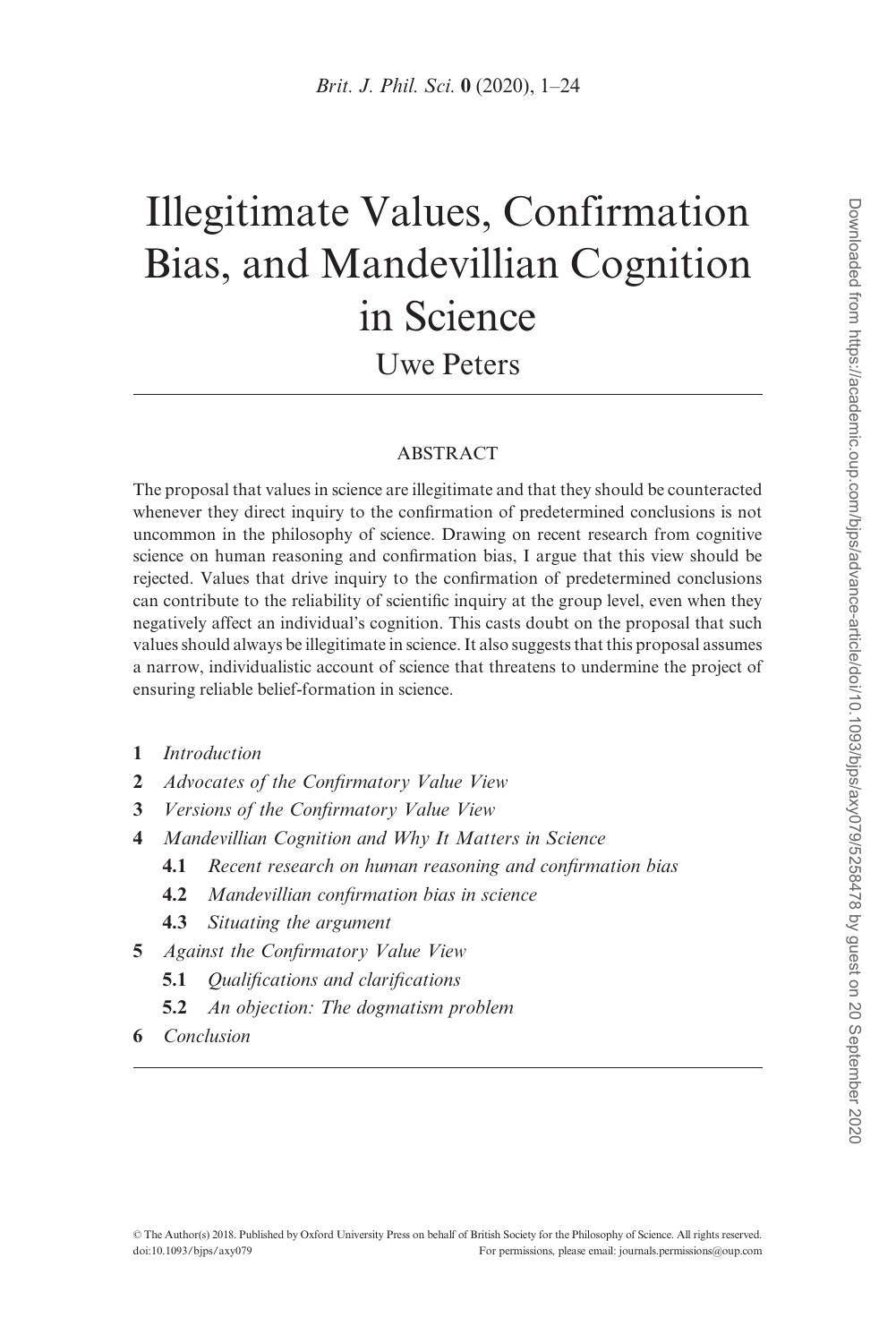# 1 Introduction

Science involves different kinds of values. Cognitive and non-cognitive values are often distinguished [\(Longino \[1996\]](#page-21-0); Douglas  $[2013]$ ).<sup>1</sup> Cognitive values include truth, empirical adequacy, consistency, simplicity, fruitfulness, and explanatory power. They are taken to be legitimate in and constitutive of science ([Lacey \[1997\]\)](#page-21-0). I shall here set them aside.

I want to focus on non-cognitive values. Non-cognitive values are, for example, moral, prudential, political, and aesthetic values. It is now widely accepted that they too may play legitimate roles in science. They are taken to be acceptable, for instance, as reasons to investigate particular scientific problems and endorse certain conceptualizations ([Alexandrova \[2018\]](#page-20-0)), as ethical constraints on scientific studies and research protocols ([Elliot \[2017\]\)](#page-21-0), as arbiters between underdetermined theories ([Longino \[2002\]](#page-22-0)), or as determinants of standards of confirmation [\(Douglas \[2009\]](#page-21-0)).

They might, however, also pose problems in the sciences. As Anderson ([\[2004](#page-20-0)], p. 2) notes:

Yet surely some uses of values [in science] to select background assumptions are illegitimate. Feminists object to the deployment of sexist values to select background assumptions that insulate the theoretical underpinnings of patriarchy from refutation. Critics of feminist science similarly worry that feminists will use their values in ways that insulate feminist theories from refutation. We need criteria to distinguish legitimate from illegitimate ways of deploying values in science.

Many philosophers have written on the question of how we should distinguish legitimate from illegitimate uses of values in science ([Anderson \[2004\]](#page-20-0); [Douglas \[2009\]](#page-21-0); [Hicks \[2014\]; Intemann \[2015\]](#page-21-0); [Elliot \[2017\]](#page-21-0)). In this article I want to assess the tenability of one common criterion used to draw the distinction, namely, the view that values are illegitimate in science and their influence should be counteracted when they drive inquiry to the confirmation of favoured, predetermined conclusions. I shall refer to values that have this functional profile as 'confirmatory values', and I shall call the view at issue the 'confirmatory value' (CV) view.

The CV view is widely accepted in the philosophical literature on values in science [\(Anderson \[2004\]; Brown \[2013\];](#page-20-0) [Douglas \[2016\]](#page-21-0); [De Melo-Martin and](#page-20-0) [Intemann \[2016\];](#page-20-0) [Elliott \[2017\]](#page-21-0)), and it is *prima facie* highly plausible. For it seems clear that, in contrast to scientists impartially assessing evidence for and against all claims, when values impel scientists to corroborate already endorsed claims, this one-sided information processing threatens the reliability of belief-formation in science.

<sup>1</sup> This is not to say that philosophers working on values in science generally endorse this distinction; some are critical of it ([Rooney \[1992\]](#page-22-0); [Longino \[1996\]](#page-21-0)).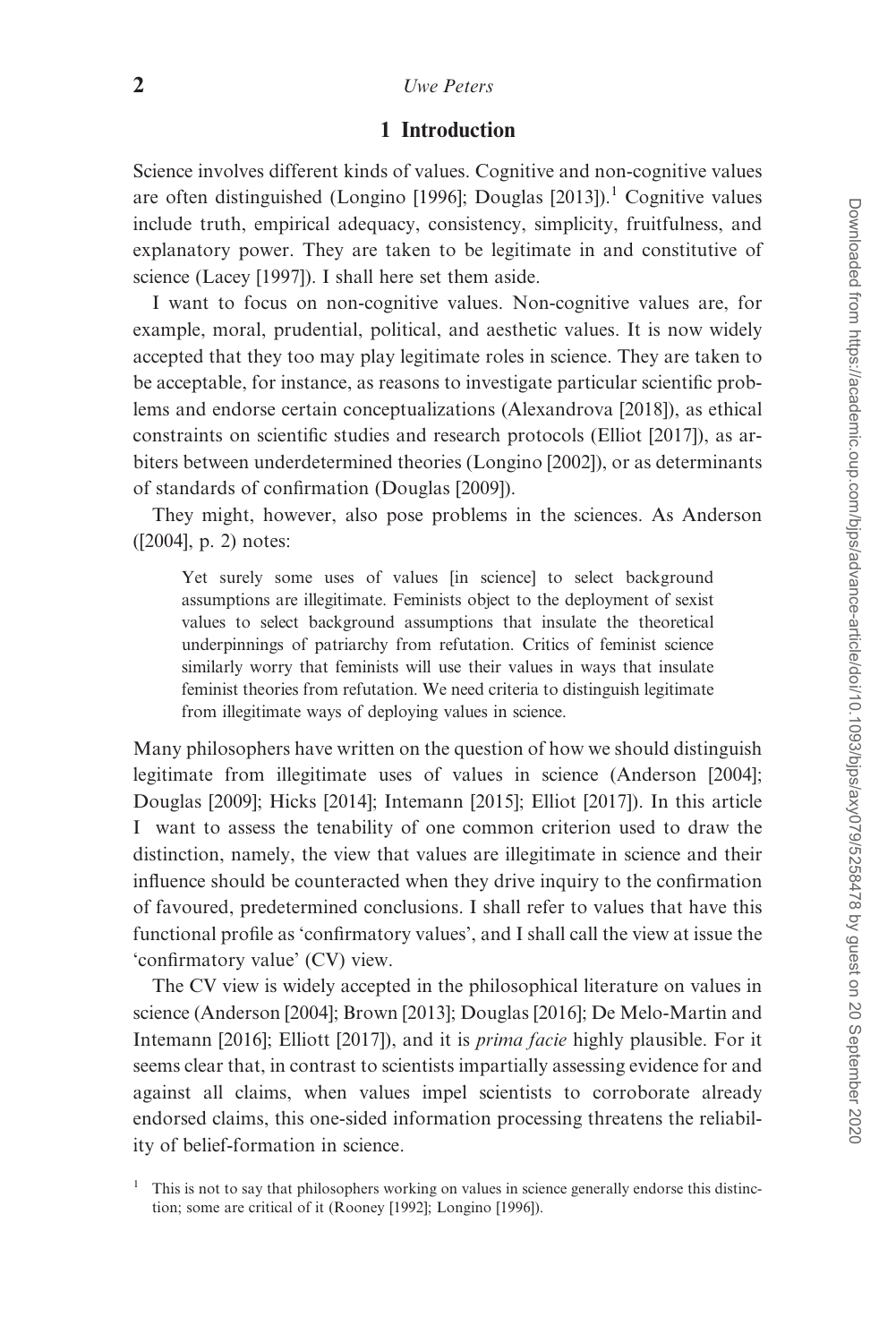But are confirmatory values always epistemically problematic in science, and is the CV view in its generality tenable? The question is important, because our answer to it is directly relevant to how science should be done (namely, with or without confirmatory values).

I shall argue against the CV view. I will do so by discussing recent cognitive scientific research on human reasoning and confirmation bias. This research indicates that even though confirmation bias is epistemically detrimental for individual reasoners, it can be epistemically beneficial for groups of them ([Mercier and Sperber \[2011\], \[2017\]](#page-22-0)).

Epistemically imperfect mental processes or states that have such grouplevel benefits have been called 'Mandevillian' cognitions [\(Morton \[2014\]](#page-22-0); [Smart \[2018\]\)](#page-22-0), after Bernard Mandeville ([\[1705](#page-22-0)]), who was the first to propose that an individual's private cognitive and moral shortcomings may promote public goods.<sup>2</sup> The implications of Mandevillian cognition in general, and confirmation bias in particular, have so far not been explored in the context of the debate about how to distinguish legitimate from illegitimate values in science.

This is unfortunate because, as I shall argue, Mandevillian aspects of confirmation bias in scientific inquiry suggest that confirmatory values too can be epistemically beneficial, contributing to the reliability of science at the group level, even though they negatively affect an individual's cognition. This casts doubt on the proposal that such values should always be illegitimate in science. Moreover, it suggests that advocates of the CV view assume a narrow, individualistic account of scientific inquiry that threatens to undermine their own project of ensuring reliable belief-formation in science.

In Sections 2 and 3, I provide textual evidence of the CV view in the debate on values in science, specifiy the version of the view that I will focus on, and outline my argumentative strategy to assess it. In Section 4, I introduce research on human reasoning and the Mandevillian character of confirmation bias in science. In Section 5, I use that research to argue against the CV view, qualify that argument, and rebut an objection to it. Section 6 summarizes and concludes the discussion.

# 2 Advocates of the Confirmatory Value View

Given the *prima facie* plausibility of the proposal that values (or value judgements<sup>3</sup>) are illegitimate in science when they direct inquiry to pre-existing

<sup>&</sup>lt;sup>2</sup> In his fable *The Grumbling Hive*, Mandeville ([\[1705](#page-22-0)]) wrote (*inter alia*): 'every part [of the hive] was full of vice, yet the whole mass a paradise'.<br><sup>3</sup> Values are not value judgements, but the difference does not matter here and the two can be

treated interchangeably.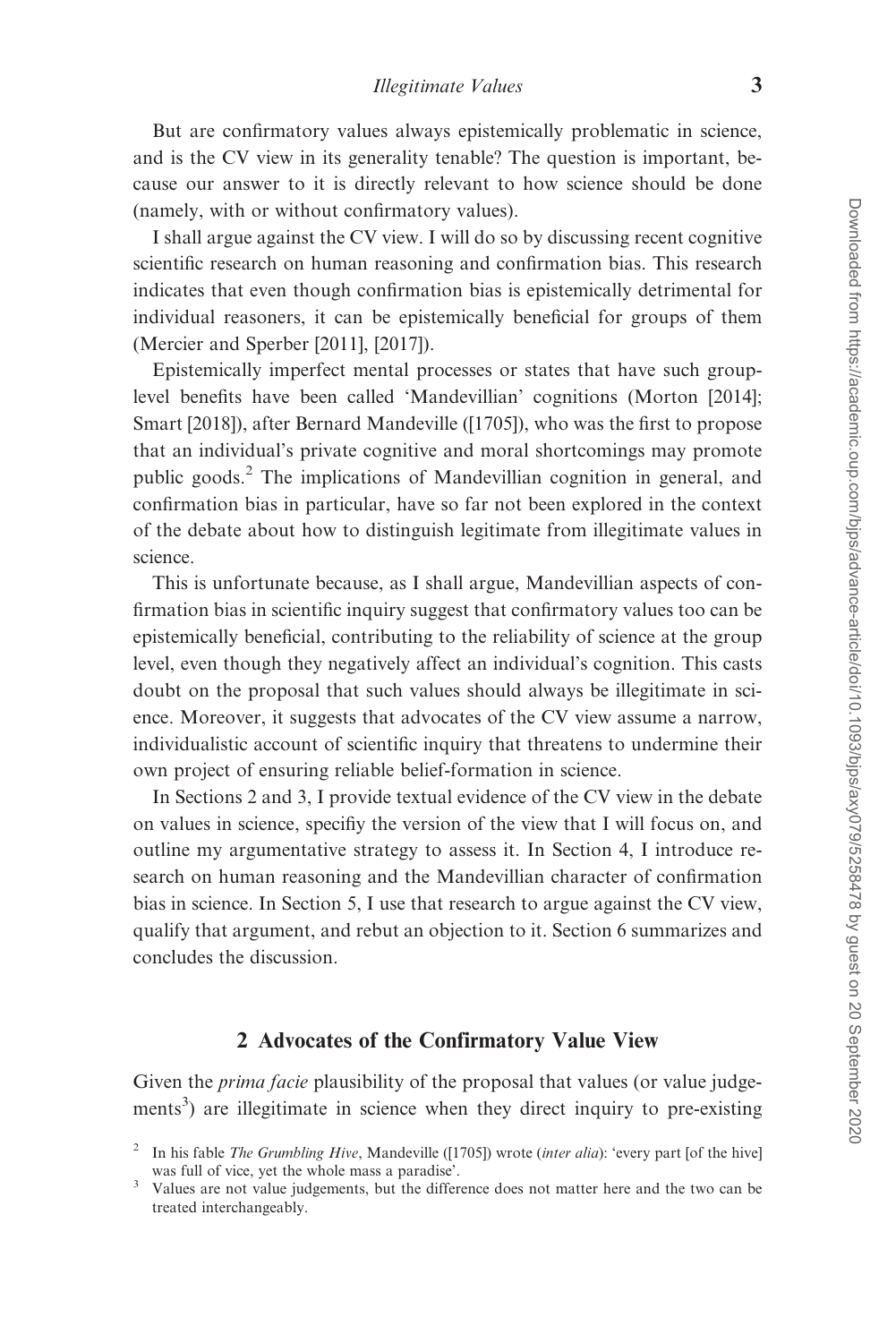conclusions, it is not surprising that many philosophers of science endorse the CV view. For instance, Anderson ([\[2004](#page-20-0)], p. 11) holds:

We need to ensure that value judgments do not operate to drive inquiry to a predetermined conclusion. This is our fundamental criterion for distinguishing legitimate from illegitimate uses of values in science.

We need to make sure, Anderson continues, that the 'evaluative presuppositions brought to inquiry do not determine the answer to the evaluative question in advance, but leave this open to determination by the evidence'. 'If a hypothesis is to be tested, the research design must leave open a fair possibility that evidence will disconfirm it' rather than direct scientists towards its confirmation ([Anderson \[2004\]](#page-20-0), p. 19). These comments suggest that Anderson endorses the CV view.

Douglas ([[2016\]](#page-21-0), p. 618) seems to subscribe to it too, writing:

Most problematically, values in a direct role during evidential assessment would be equivalent to allowing wishful thinking into the heart of science. If values could play a direct role in the assessment of evidence, a preference for a particular outcome could act as a reason for that outcome or for the rejection of a disliked outcome.

And this, Douglas ([[2016\]](#page-21-0), p. 618) holds, is 'unacceptable'.

Similarly, she maintains that while values might play a legitimate role in the early phases of science, for instance, in the selection of research topics and methodologies:

One cannot use values to direct the selection of a problem and a formulation of a methodology that in combination predetermines (or substantially restricts) the outcome of a study. Such an approach undermines the core value of science—to produce reliable knowledge which requires the possibility that the evidence produced could come out against one's favoured theory. [\(Douglas \[2009\],](#page-21-0) p. 100)

When values play a direct role in evidential assessment or in the choice of a methodology (that corroborates a favoured view), values are illegitimate for Douglas because they incline scientists to accept (or reject) a particular conclusion on the basis of a preference for (or aversion against) it, rather than on the basis of the evidence alone. Via their involvement in the assessment of evidence or in the choice of methodology, values may skew inquiry and direct it to pre-existing, preference-based outcomes. Thus Douglas ([[2009\]](#page-21-0), [[2016\]](#page-21-0)) too endorses the CV view.

Other philosophers follow suit. For instance, Brown ([\[2013](#page-20-0)], p. 835) writes that the 'main concern' about values in science is that 'value judgments might "drive inquiry to a predetermined conclusion"', leading 'inquirers [to] rig the game in favour of their preferred values'. The 'key to the problem' posed by values in science, Brown ([\[2013](#page-20-0)], p. 838) adds, is to ensure that we do 'not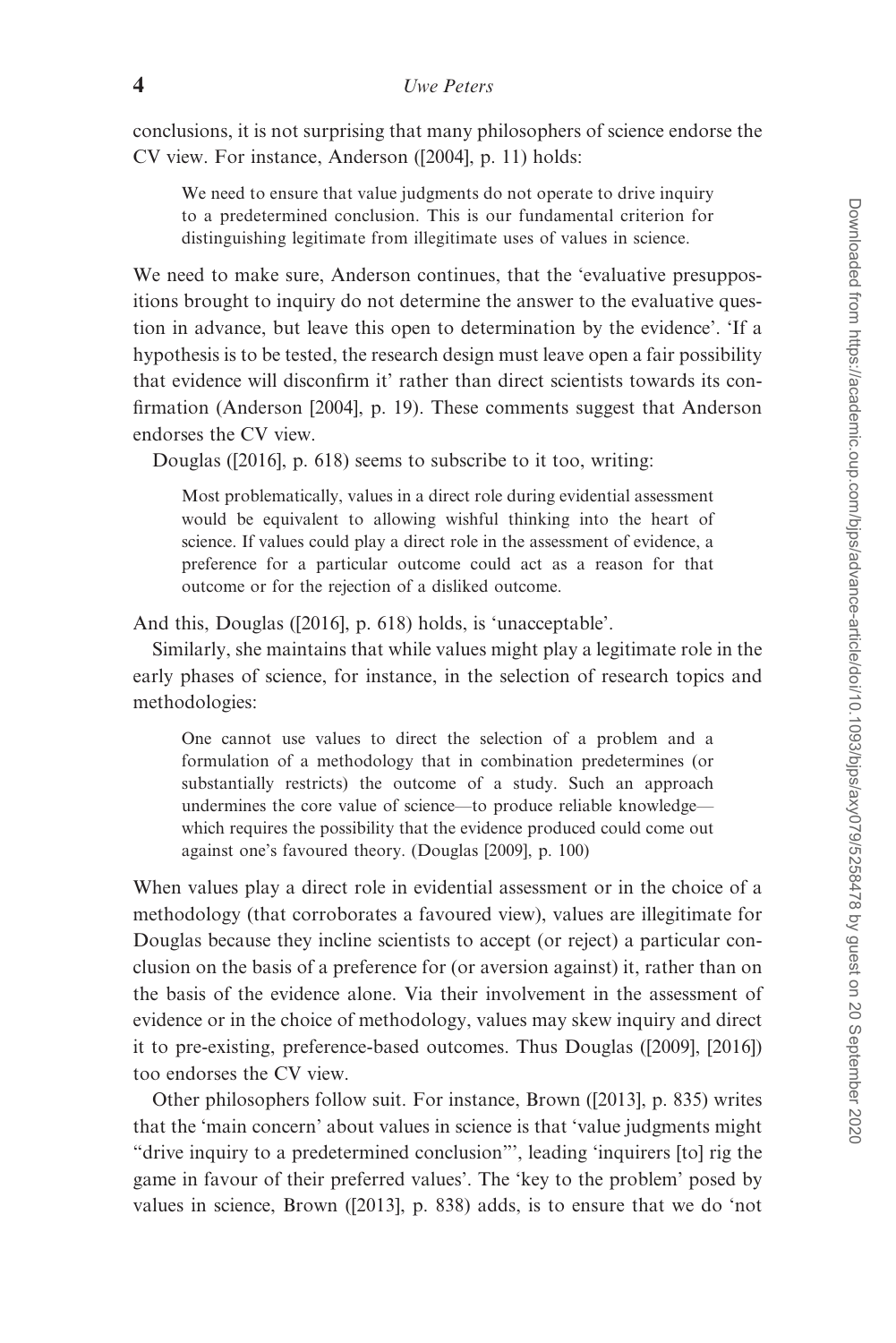predetermine the conclusion of inquiry, that we leave ourselves open to surprise'. Elliot ([\[2017](#page-21-0)], p. 13) agrees, writing that 'values [are] unacceptable [in science when they lead to practices such as] ignoring evidence that conflicts with one's preferred conclusions [and] using "rigged" methods that generate predetermined outcomes'.

Even philosophers who hold that objectivity is not a property of an individual but of a group, and who maintain that individuals' preferences and values can be epistemically beneficial for the group as a whole (for example, in sustaining intellectual diversity) still tend to wish to control the influence of preferences and values in science in ways that suggest an endorsement of the CV view. For instance, Longino ([[1990](#page-21-0)], [[2002\]](#page-22-0)) argues that objectivity is not to be found in individual scientists since their cognition is limited and affected by subjective idiosyncrasies. Rather, objectivity results from social interactions involving an extensive and comprehensive mix of different subjective preferences and values that cancel each other out in a process of social criticism ([Longino \[1990\]](#page-21-0), p. 73).

Crucially, on Longino's view, for social criticism to be able to 'limit' the 'intrusion [of] subjective preferences' in science, individual scientists must not be driven to the confirmation of favoured, predetermined conclusions but need to 'take up', and be responsive to, critical social feedback, leaving their conclusions open to it ([Longino \[1990\]](#page-21-0), p. 78, [\[2002\]](#page-22-0), p. 130). That is, Longino too views subjective preferences, which include confirmatory values, as epistemically detrimental to science and calls for them to be kept in check by each scientist's adherence to this 'uptake' condition.

It is fair to say, then, that many if not most philosophers in the debate on values in science accept the CV view (for further examples, see [Haack \[2003\]](#page-21-0); [De Melo-Martin and Intemann \[2016\]\)](#page-20-0). There are, however, different versions of the latter. It will be useful to consider some of them before specifying which version is relevant here.

#### 3 Versions of the Confirmatory Value View

The CV view can take different forms for at least three reasons. First, confirmatory values might direct the inquiry of an individual, a group, or both to predetermined conclusions. Relatedly, due to social interaction effects, these values might negatively affect the outcome of an individual's cognition without negatively affecting the outcome of the group's cognition, or vice versa. Depending on how we specify the effect of confirmatory values, we arrive at different versions of the CV view.

Second, the influence of confirmatory values on cognition comes in degrees ([Wilholt \[2009\]\)](#page-23-0). For example, they might lead an individual, a group, or both to (i) intentionally manipulate methods of collecting and assessing data so that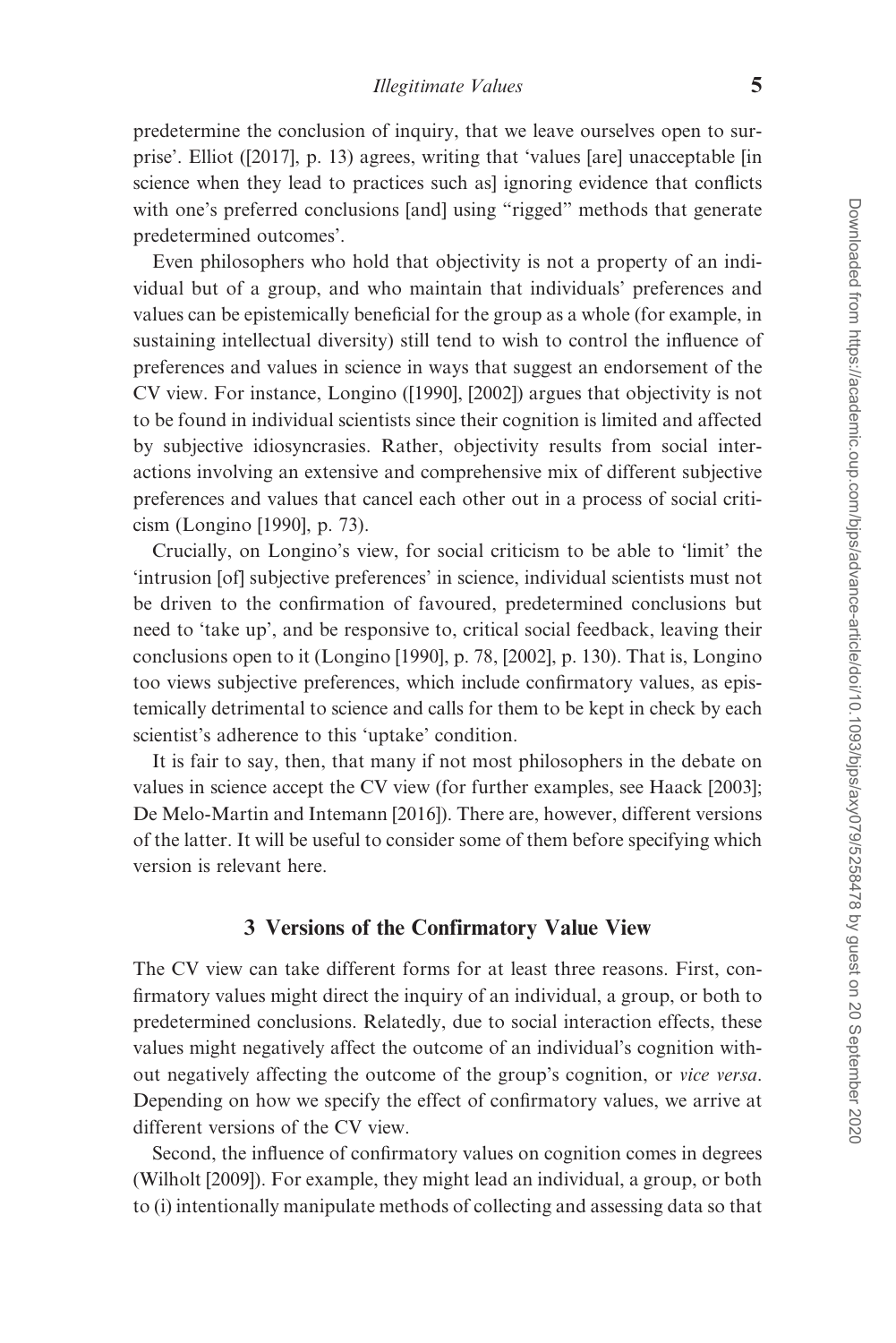the findings support their favoured, pre-existing conclusions.<sup>4</sup> Or they might lead to the unintentional adoption of methods for collecting and assessing data that are (ii) significantly skewed towards confirming such conclusions, (iii) somewhat skewed towards them, or (iv) only slightly skewed towards them. Again, depending on how we construe the influence of confirmatory values on cognition, different versions of the CV view result.

Finally, the CV view might be interpreted to apply to all cases in which confirmatory values affect cognition in science. Or it might be taken to hold only for some cases.

I have no objection to the proposal that values that drive group inquiries to predetermined conclusions are epistemically detrimental and should be illegitimate in science. I shall also not object to the view that sometimes, perhaps frequently, values affecting an individual's and/or group's inquiry in the ways described in (i)–(iv) are epistemically problematic and should be illegitimate.

The version of the CV view that is the target here is different and more general. It says that whenever an individual or group processes information unfairly as a result of values directing their inquiry to a predetermined conclusion, then these values are illegitimate in science and should be counteracted because they threaten to undermine the 'core value of science [the production of] reliable knowledge' [\(Douglas \[2009\]](#page-21-0), p. 100).

The passages cited in Section 2 suggest that, for instance, Anderson ([\[2004](#page-20-0)]), Douglas ([[2009\]](#page-21-0), [[2016\]](#page-21-0)), Brown ([\[2013](#page-20-0)]), Elliot ([\[2017](#page-21-0)]), and Longino ([[1990](#page-21-0)], [\[2002](#page-22-0)]) endorse this general and, at first glance, highly plausible version of the CV view. That is not to say that they have explicitly argued for it. Rather, their comments on illegitimate values are in line with an acceptance of this view, and they have so far not attended to the distinctions just drawn, nor clarified that they endorse only a more restricted variant of it.

In what follows, I shall take this general version of the CV view to be the sole referent of the term 'CV view'. The project here is to investigate whether this view is tenable. Do values, when they drive inquiry to predetermined conclusions, always undermine the reliability of belief-formation?

The answer is not obvious. In some cases, confirmatory values might incline subjects to confirm predetermined conclusions that are in fact true. It is not clear that in such cases, these values are epistemically detrimental. After all, they incline subjects toward supporting correct claims and lead them more swiftly to the truth than a more critical mindset would, because they dispose subjects to ignore contradictory considerations. To settle whether values that

I use the term 'data' broadly to refer to empirical evidence, theoretical considerations, and arguments.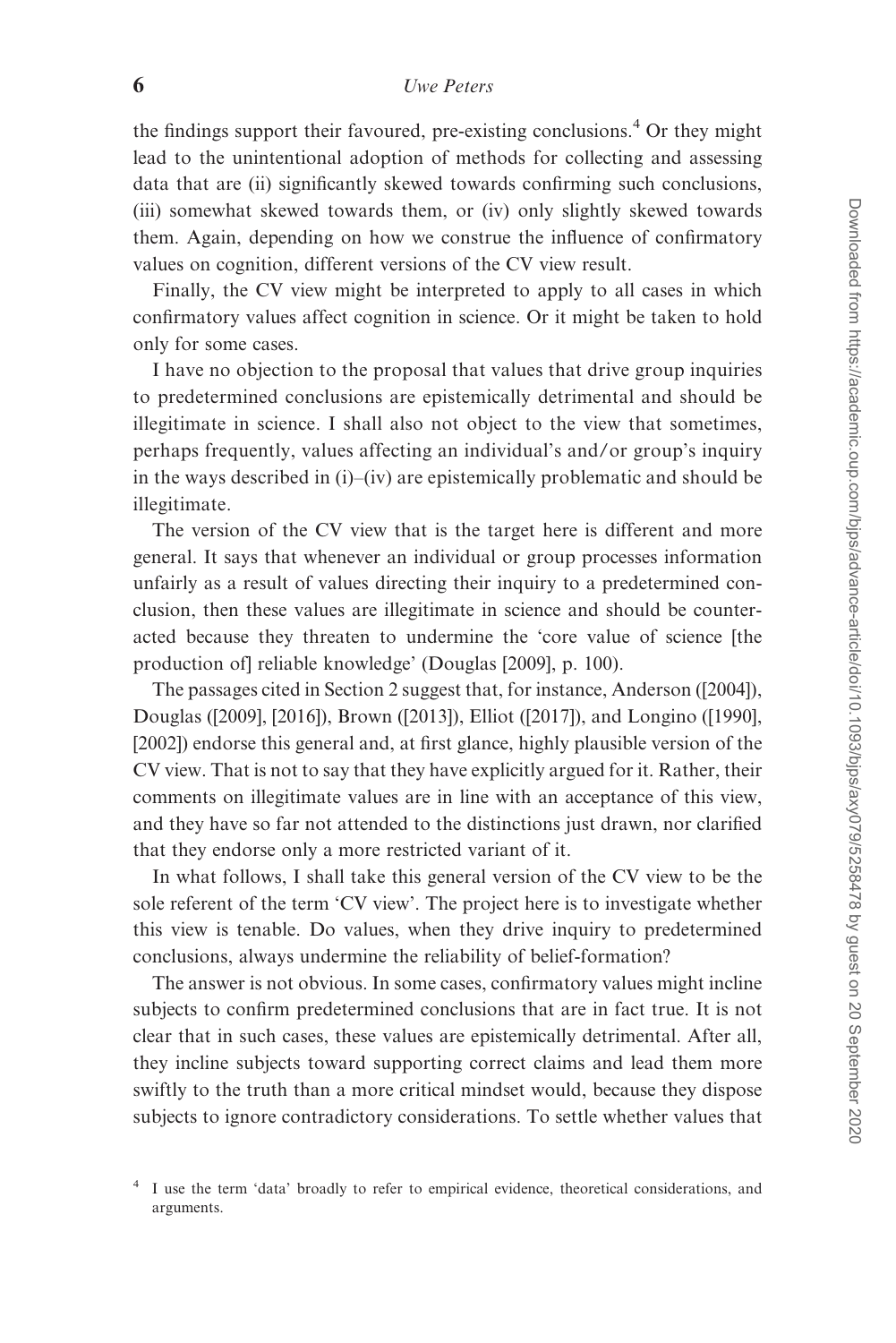direct inquiry to predetermined conclusions are always epistemically pernicious, and so illegitimate in science, thus requires further argument.

As noted, many philosophers seem to assume that these values are indeed always problematic. I shall argue that this assumption is mistaken, even if we set aside instances in which confirmatory values happen to move scientists toward truths. I want to make the point by examining the CV view in light of research on Mandevillian cognition.

# 4 Mandevillian Cognition and Why It Matters in Science

In everyday and scientific reasoning, we are sometimes affected by less-thanadmirable epistemic states such as nosiness, obsessiveness, denial, partisanship, and various sorts of cognitive and social biases ([Kahneman \[2011\]](#page-21-0); [Morton \[2014\]](#page-22-0); [Peters \[2016\]](#page-22-0), [\[forthcoming\]](#page-22-0)). While it is well known that our individual judgement and decision-making is often sub-optimal as a result, some social epistemologists have explored the possibility that cognitive factors that are epistemically problematic at the individual level of information processing may be conducive to epistemic success at the group level ([Kitcher \[1990\]](#page-21-0); [Solomon \[1992\]](#page-22-0); [Rowbottom \[2011\]\)](#page-22-0).

For instance, Morton ([\[2014](#page-22-0)]) argues that while nosiness, obsessiveness, and denial tend to be epistemically problematic in individuals, they can have desirable epistemic effects in groups. Morton ([\[2014](#page-22-0)], p. 163) calls this a 'Mandevillian' effect, as he sees the idea already nascent in [\(Mandeville](#page-22-0) [\[1705\]\)](#page-22-0). Developing Morton's line of thought further, Smart ([\[2018](#page-22-0)]) offers an interesting overview of a range of cognitive phenomena that he conceptualizes as instances of 'Mandevillian intelligence'.

So far, the implications of this epistemological research on Mandevillian cognition for the normative theorizing in the philosophy of science on values in general, and the CV view in particular, have not been investigated. I want to change this. I shall do so by drawing on cognitive scientific research on a psychological phenomenon that corresponds to the functional profile of confirmatory values, namely, 'confirmation bias' ([Nickerson \[1998\]](#page-22-0); or 'myside bias', [Stanovich](#page-23-0) et al. [2013]; [Mercier and Sperber \[2017\]\)](#page-22-0). Confirmation bias is typically taken to be the tendency to search for information that supports one's own pre-existing views and to ignore or distort evidence or arguments that contradict them [\(Myers and De Wall \[2015\]](#page-22-0), p. 357; [Nickerson \[1998\]\)](#page-22-0).

Confirmation bias and confirmatory values aren't the same. For instance, for some scientists, social justice and equality are political values that might also be confirmatory values. They are when they underlie a scientist's judgement and decision-making in the way outlined above. In contrast, confirmation bias is not itself a value, but rather a cognitive tendency to respond to information in the way outlined above. Confirmation bias can be viewed as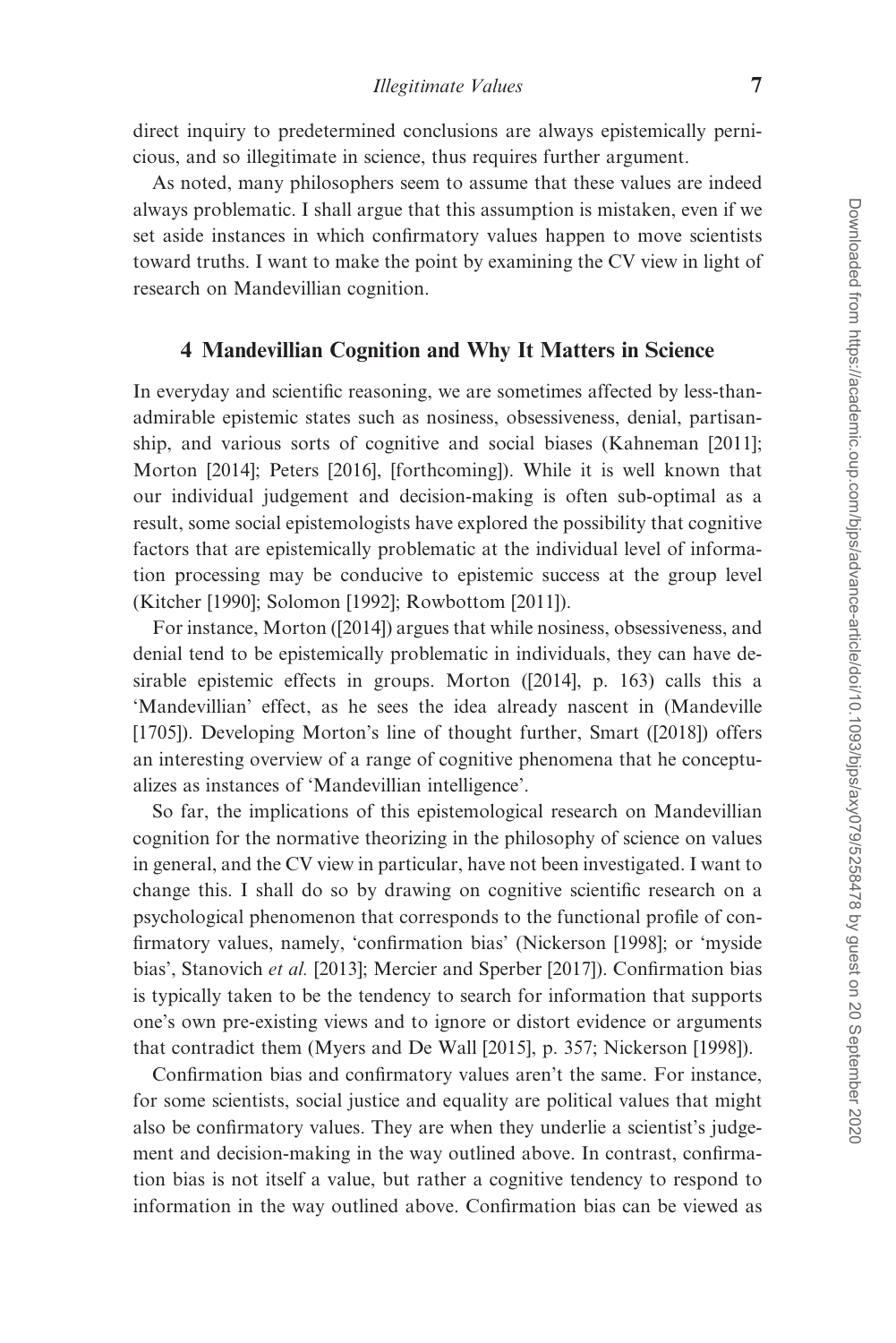one of the effects of a confirmatory value, but the two shouldn't be conflated; social justice, equality, or other values aren't themselves cognitive tendencies. Despite these differences, as their names suggest, confirmation bias and confirmatory values share a crucial functional property: they both drive individuals to predetermined conclusions and impede impartial assessment of the relevant data.

With these points in mind, the argument that I shall develop in the remainder of this article is the following: Research on human reasoning and confirmation bias suggests that because of its functional role, confirmation bias is sometimes Mandevillian in nature, contributing to the reliability of beliefformation at the group level. Since confirmatory values functionally overlap with confirmation bias, they too have that property and thus banning them from science has epistemic costs. It risks weakening the reliability of scientific inquiry. Since it rests on the assumption that confirmatory values always threaten the reliability of science without contributing to it, we should reject the CV view.

The first step in developing this overall argument is to introduce work on human reasoning that suggests that confirmation bias has in some cases, including in scientific inquiries, a Mandevillian profile.

## 4.1 Recent research on human reasoning and confirmation bias

I will focus in particular on Mercier and Sperber's ([[2011\]](#page-22-0), [[2017\]](#page-22-0)) work on human reasoning. On the basis of empirical findings and theoretical considerations, Mercier and Sperber argue that, contrary to what is commonly assumed, the evolved function of human reasoning is not so much a means for each individual to discover and track the truth. Rather, human reasoning was selected for argumentative purposes: for (i) convincing other people through argumentation and (ii) evaluating the justifications and arguments other people address to us. This evolutionary thesis is the key component of what Mercier and Sperber ([[2011\]](#page-22-0), [[2017](#page-22-0)]) introduce as their 'argumentative theory of reasoning'. It gives rise to a number of predictions. The following two, and the empirical evidence pertaining to them, will be relevant for my discussion below.

Mercier and Sperber hold that if human reasoning evolved to help us convince others, then we should have a confirmation bias when we engage in persuasion. If, say, my goal is to convince you, then I have little use for arguments that support your view or rebut mine; rather, I will benefit from focusing only on information corroborating my point.

Mercier and Sperber ([\[2011](#page-22-0)], pp. 63–5) emphasize that the prediction of a confirmation bias in human reasoning is borne out by the data. Many psychologists hold that the bias is 'ubiquitous' ([Nickerson \[1998\]\)](#page-22-0) and 'perhaps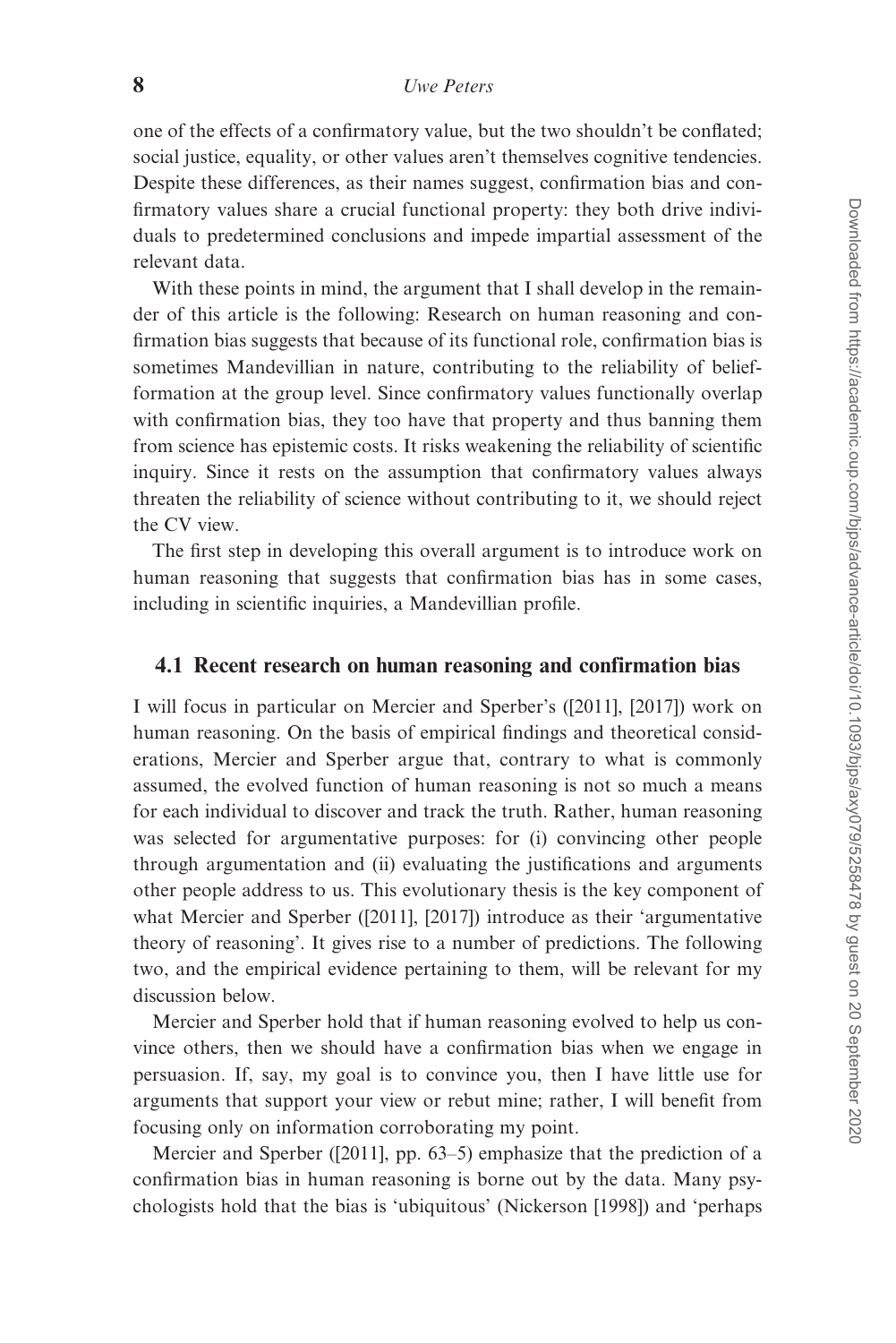the best known and most widely accepted notion of inferential error to come out of the literature on human reasoning' [\(Evans \[1989\]](#page-21-0), p. 41). It is found in everyday and abstract reasoning tasks [\(Evans \[1996\]\)](#page-21-0), even if subjects are asked to be more objective (Lord *et al.* [\[1984\]](#page-22-0)) or paid to reach the correct answer ([Johnson-Laird and Byrne \[2002\]](#page-21-0)). Its impact also seems to be mostly independent of intelligence and other measures of cognitive ability [\(Stanovich](#page-23-0) et al. [\[2013\]\)](#page-23-0).

The experimental findings concerning confirmation bias in human reasoning challenge the view that human reasoning has the function of facilitating the acquisition of accurate beliefs in lone thinkers. The bias leads to partial and thus (for the individual) less reliable information processing. The data are, however, exactly as expected if the purpose of human reasoning is to produce arguments that are to persuade others, Mercier and Sperber ([[2011\]](#page-22-0), [[2017](#page-22-0)], pp. 206–20) maintain.

Their claim might seem too quick, because if the function of human reasoning is to allow us to better convince others, it should help us to devise strong arguments. Developing strong arguments, in turn, often requires anticipating and addressing counter-arguments. Yet, confirmation bias hinders us in doing just that. It thus seems that if human reasoning evolved to help us better convince others, then pace Mercier and Sperber's claim, we should not have such a bias.

Mercier and Sperber ([\[2017\]\)](#page-22-0) respond by noting that anticipating and rebutting objections to one's own view so as to develop compelling arguments takes lone thinkers significant effort and time. Instead, Mercier and Sperber argue, lone thinkers might, and in fact do, adopt a more economical approach. Lone thinkers 'outsource' this cognitive labour by exploiting the interactive nature of dialogue, refining justifications and arguments with the help of the interlocutors' feedback, 'tailoring their arguments to the specific objections raised' ([Mercier and Sperber \[2017\]](#page-22-0), p. 228). This has the advantage that individual reasoners will only expend as much cognitive effort as is required to persuade others in any given situation ([Trouche](#page-23-0) et al. [2016]). And it explains why people are 'lazy' in anticipating objections to their own view and susceptible to confirmation bias, even if the function of human reasoning is to help us better convince others [\(Trouche](#page-23-0) et al. [2016]).

Turning now to the second prediction of the argumentative theory, if human reasoning evolved so that we are better able to convince others through argumentation and evaluate the arguments that others address to us, as Mercier and Sperber propose, then we should be particularly adept at detecting bad arguments proposed by others. And reasoning should yield superior results in groups than when individuals engage in it alone.

The data support this prediction too, Mercier and Sperber ([\[2011](#page-22-0)], [[2017\]](#page-22-0)) hold. They review a range of studies suggesting that we are indeed skilled at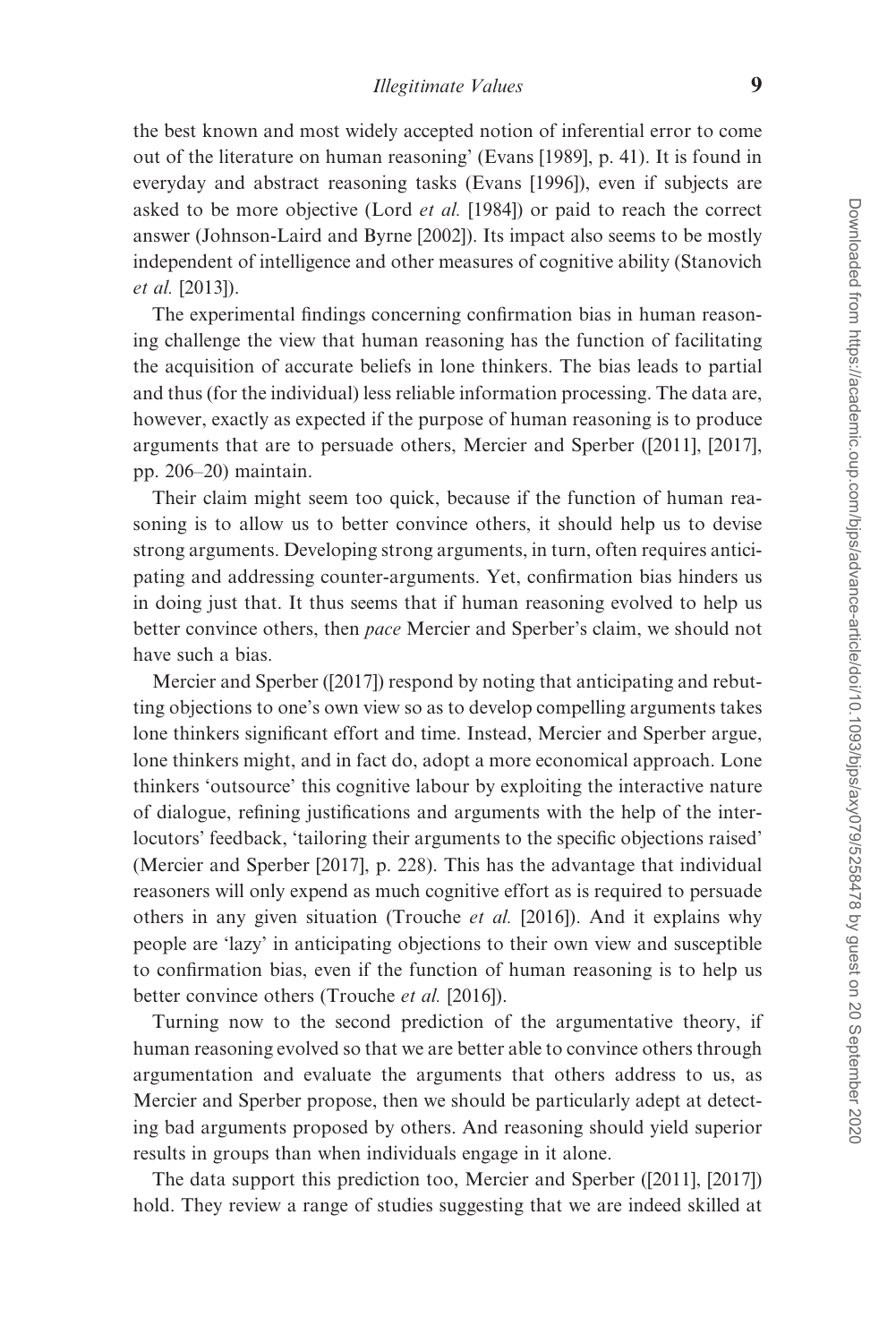spotting weaknesses in other people's arguments and even in our own, provided we take the arguments to belong to someone else. For example, Trouche et al. ([\[2016](#page-23-0)]) asked their test subjects to produce a series of arguments in answer to reasoning problems and afterwards had them quickly assess other people's arguments concerning the same problems. Strikingly, about half of the participants didn't notice that, by the experimenter's slight of hand in some trials, they were presented with their own arguments as if they belonged to someone else. Moreover, among the subjects who accepted the manipulation and thus believed that they were assessing someone else's argument, more than 50% rejected their own arguments. Crucially, they were more likely to do so for invalid than for valid ones. Trouche et al. ([[2016\]](#page-23-0), p. 2122) thus conclude that people tend to be 'more critical of other people's arguments than of their own'; they are 'better able to tell valid from invalid arguments when the arguments are someone else's than their own'.

These data cohere well with the results of studies involving individual versus group comparisons in reasoning tasks. Studies of this kind found that groups perform better than the average individual, often better than even the best group member [\(Minson](#page-22-0) et al. [2011]; [Maciejovsky](#page-22-0) et al. [2013]). Unsurprisingly, the social exchange of arguments turns out to be critical for improvements in performance (Besedes̆ et al. [2014]; [Mellers](#page-22-0) et al. [2014]; [Woolley](#page-23-0) et al. [2015]).

Do these considerations hold for the field of science too? Reasoning, understood as the production and evaluation of arguments, is a pervasive process in science. Furthermore, Mercier and Sperber ([[2017\]](#page-22-0), pp. 315–17) review experimental [\(Mahoney \[1977\]\)](#page-22-0), ethnological ([Dunbar \[1995\]](#page-21-0)), and historical evidence ([Mercier and Heintz \[2014\]](#page-22-0)) showing that just like everyone else, scientists are subject to confirmation bias, and better at evaluating other people's arguments than their own. In supporting an extension of the preceding points to scientific reasoning, the data support an account of the latter in which confirmation bias plays a key, Mandevillian role. Building on ([Mercier](#page-22-0) [and Sperber \[2011\],](#page-22-0) p. 65, [\[2017\]](#page-22-0), pp. 320-27; [Smart \[2018\]](#page-22-0), p. 4190), I will now elaborate on that role.

#### 4.2 Mandevillian confirmation bias in science

Consider an example: Suppose there is a group of five scientists trying to answer one of the still open questions in science, such as where life comes from ('primordial soup', a meteorite, and so on). Each of the scientists has a confirmation bias toward a different explanation of the phenomenon. As it happens, none of the five proposals enjoys more empirical success than any other. Suppose the scientists have four weeks to explore the issue and determine the most plausible account among the five views. What would be an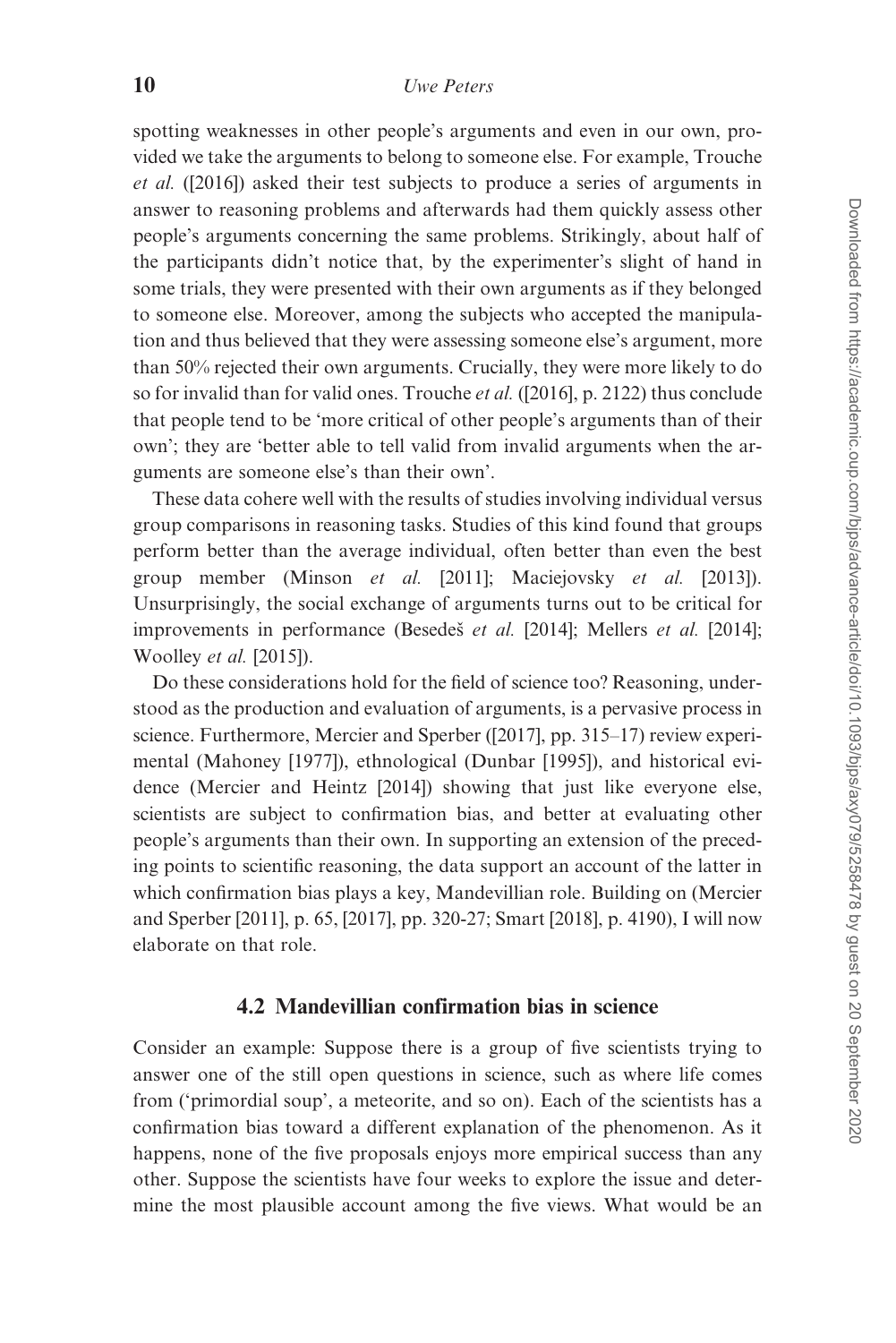epistemically beneficial distribution of research effort within the group? I shall consider two proposals.

Suppose that each of the five scientists can, and is instructed to, impartially assess all five views, and determine the most plausible through group discussion. Suppose too that they all follow the instruction. They suspend their confirmation bias towards their own view and evaluate each of the proposals equally critically and with dispassion.

While this might seem to be the epistemically best distribution of research effort, it has a significant side effect. A confirmation bias towards a particular view, V, will tend to push scientists to persistently search for data supporting V and to invest effort in defending it. Importantly, in the light of contradictory information that cannot be accommodated by  $V$ , the bias may incline a scientist to consider rejecting auxiliary assumptions to  $V$  rather than the proposal itself. In contrast, scientists without the bias are less invested in and committed to V, making it more likely that they will engage in a less thorough search for date supporting V. Additionally, when encountering information contradicting V, or when pressed in group discussions, they may more readily reject the proposal itself, as they simply care less about it. Returning to the example from above, if the five scientists are impartial and unaffected by confirmation bias with respect to all five proposals, there is a risk that each view remains less supported and all theoretical avenues with respect to it less explored than they would be otherwise.

Consider, then, a second way of distributing research effort. Suppose the scientists are allowed to abandon the attempt to even-handedly assess the five proposals and instead are permitted to succumb to their bias towards their own view. Suppose too that, as before, they are instructed to determine the most plausible proposal through group discussion, so that the winning view is the one that survives the most criticism by the most scientists.

In the process of social criticism, their individual confirmation bias will incline each scientist to invest significant effort in gathering data supporting their own view and in responding to counter-evidence and objections in ways that lead to careful exploration and development of the proposal rather than its swift rejection. As a result, since each of the scientists favours one of the five proposals, after four weeks the group will have accumulated more support for the five proposals. And they will have more thoroughly explored them than in the first scenario, putting the group as a whole in an epistemically better position to determine the correct view among the five proposals.

A problem remains: confirmation bias does not reliably track truths ([Evans](#page-21-0) [\[1989\]\)](#page-21-0) and, assuming that only one of the five proposals is correct, then the bias will drive scientists to reach erroneous conclusions. Less invested, less one-sided information processing might thus seem to be more epistemically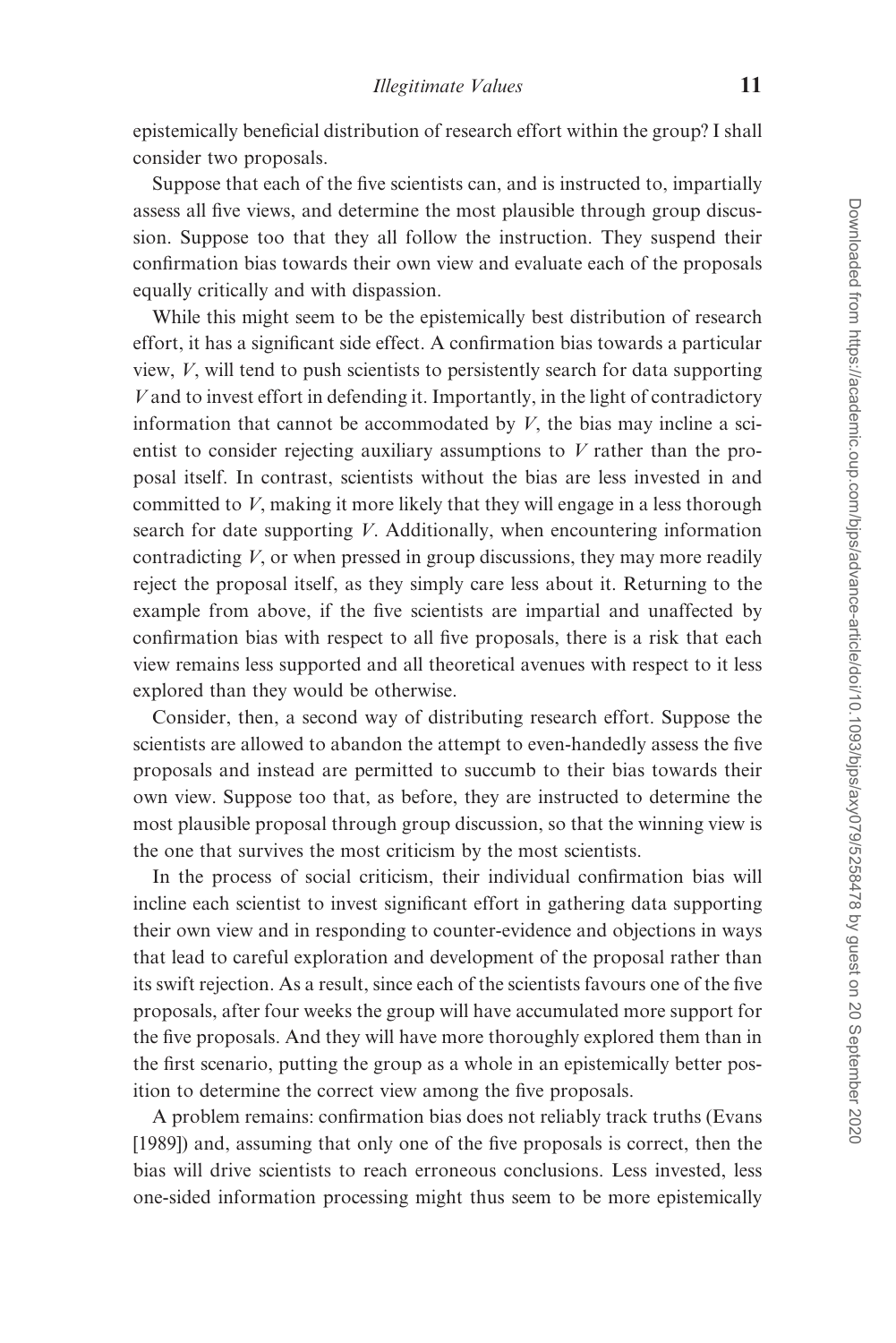beneficial for each individual scientist, helping them to avoid exploring misguided proposals.

However, notice that each individual scientist's confirmation bias won't necessarily negatively affect the group's project of determining the most tenable view. Because if, as psychological studies suggest ([Trouche](#page-23-0) et al. [2016]), each individual's weakness in critically assessing their own view is offset by a particular strength in detecting flaws in the reasoning of others, then the same should hold for the scientists in the group ([Mercier and Sperber \[2017\],](#page-22-0) pp. 315–17). As long as the group as a whole pursues the goal of tracking truths and remains flexible, $5$  social criticism within the group will help correct, and prompt refinements of, each individual's reasoning, ensuring that the group's conclusions are not too far off target. That is, while confirmation bias may undermine the reliability of belief-formation in each individual, directing most of the five scientists towards mistaken conclusions, the corresponding epistemic risks for the group will be kept in check via social feedback.

Given the specific distribution of epistemic weaknesses and strengths in each individual's reasoning, it now becomes the epistemically most efficient option to distribute research effort in the group so that the five scientists are allowed to give in to their confirmation bias and actively criticize each other's views. This is because if each of the scientists instead suspended their confirmation bias and engaged in impartial information processing, this would result in a more superficial exploration of the hypotheses space. Additionally, the ability to assess the arguments of others is not being effectively exploited if the positions available for criticism are not those that are the most corroborated (qua less passionately and thoroughly defended).

Since confirmation bias can thus contribute to the analytical depth of scientific explorations, it can have significant epistemic benefits for scientific groups despite being epistemically detrimental to each individual's reasoning ([Mercier and Sperber \[2011\], \[2017\]](#page-22-0); [Smart \[2018\]\)](#page-22-0). In ensuring a thorough investigation of hypotheses, the bias can increase the reliability of scientific belief-formation and help maximize the acquisition of true beliefs at the group level, provided there is viewpoint diversity and plenty opportunity for social criticism within the group.<sup>6</sup>

# 4.3 Situating the argument

The argument introduced is related to but also crucially different from a point Solomon ([\[1992](#page-22-0)], [\[2001\]](#page-23-0)) made in an intriguing discussion of case studies from the history of science. Solomon argued that in situations when many theories

<sup>&</sup>lt;sup>5</sup> This is compatible with most individual scientists being dogmatic. I'll return to the point in Section 5.<br>There are other conditions that may need to be met; I will return to this point in Section 5.1.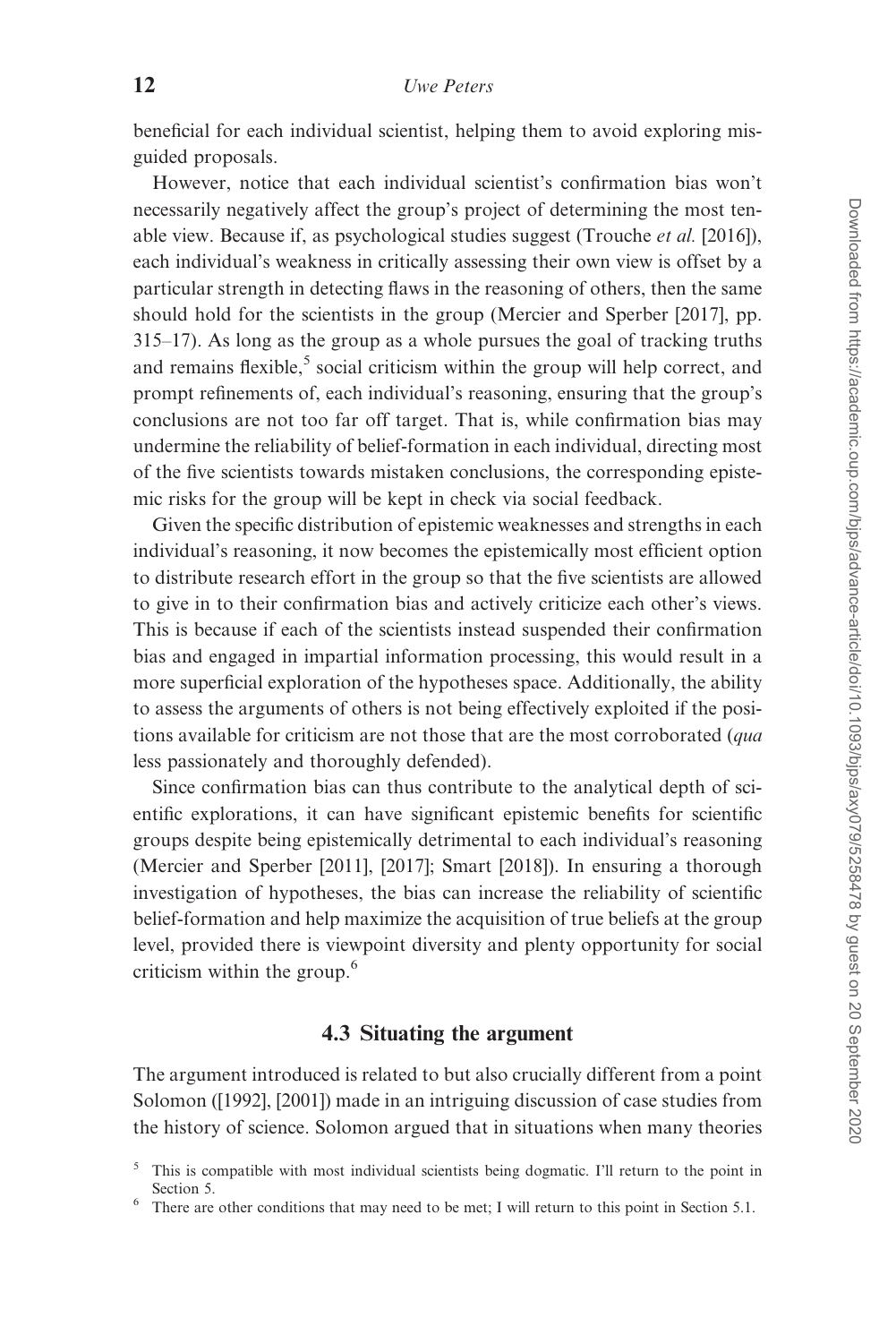or research programmes enjoy some empirical successes (for example, successful predictions of new phenomena, new explanations of already known phenomena, or successful control and manipulation of processes) but none garners all, it is rational to allocate research effort so that each theory or research programme attains its fair share of attention ([\[1992](#page-22-0)], pp. 445–6, [ $2001$ ], pp. 76–8,  $117–19$ ). This will lead to the development of different theories standing in competition with each other, which in turn advances and helps settle scientific debates. Solomon ([[1992](#page-22-0)], pp. 443, 452) maintained that in this situation, cognitive factors such as confirmation bias are epistemically important for groups of scientists, because if each scientist has a confirmation bias toward their own pet theory, this will ensure an equitable distribution of research effort, facilitating the development of and competition between theories.

The argument developed in the previous section coheres well with Solomon's point, but it also differs in two important respects. First, it suggests that confirmation bias is epistemically beneficial not only because it produces a diversity of competing positions, but also because it ensures that these positions and their critiques are more substantially developed than they might otherwise be. Second, Solomon's point that confirmation bias can be epistemically beneficial to science by ensuring a fair distribution of research efforts is relatively weak, given that there are alternative, perhaps less epistemically problematic means to achieve the same ends, such as social systems of reward and sanction [\(Kitcher \[1993\]](#page-21-0)). The argument developed here provides reasons to believe that confirmation bias is likely to be more effective than these alternative means. The bias does the distributional work by harnessing the particular epistemic weaknesses and strengths of each scientist, doing justice to what might well be the evolutionary function of human reasoning ([Mercier and Sperber \[2017\]\)](#page-22-0).

Notice too that alternative mechanisms are likely to rely on the use of money, praise, or other external prompts. These are 'extrinsic' motivations for investing research effort. They are typically contrasted with 'intrinsic' motivations, which are involved when we act without any obvious external rewards [\(Brown \[2007\]](#page-20-0)). Importantly, extrinsic rewards have been found to diminish intrinsic motivation, as subjects tend to interpret them as an attempt to control behaviour (Deci et al. [\[1999\]\)](#page-21-0), and studies suggest that extrinsic motivation is frequently less effective than intrinsic motivation ([Lepper](#page-21-0) et al. [\[1973\];](#page-21-0) [Benabou and Tirole \[2003\]](#page-20-0)). Ensuring an epistemically beneficial distribution of research resources via these alternative strategies entails that we rely on extrinsic motivations, and this is likely to be less effective than allowing pre-existing, intrinsic motivation (for example, personal or political values) to achieve the same ends.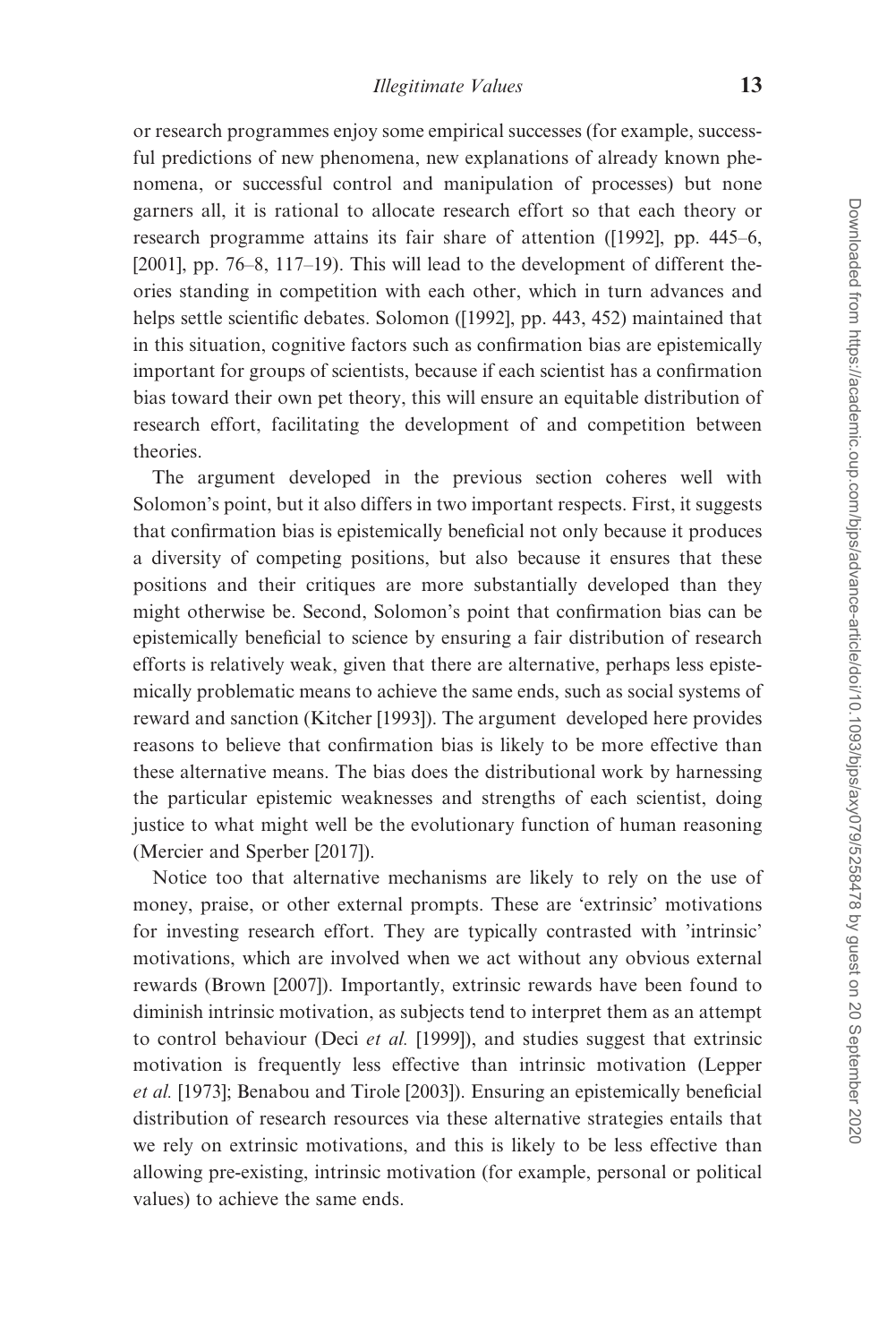This completes my argument for the claim that confirmation bias in science has in some cases a Mandevillian character. I shall now relate this to the normative debate on illegitimate values in science.

## 5 Against the CV View

The CV view rests on the assumption that the functional role of confirmatory values (driving reasoners to predetermined conclusions and hindering an impartial assessment of the data) is epistemically detrimental *per se*, undermining the reliability of scientific inquiry. The preceding discussion of confirmation bias provides reason to question the plausibility of the CV view, suggesting that this functional role can in fact be epistemically beneficial, contributing to the reliability of scientific inquiry at the group level. The CV view appears to be too strong.

It will be useful to illustrate the point by reconsidering the claims of Anderson ([[2004\]](#page-20-0)), Douglas ([[2009\]](#page-21-0), [\[2016](#page-21-0)]), Brown ([[2013\]](#page-20-0)), Elliot ([\[2017](#page-21-0)]), and Longino ([[1990](#page-21-0)], [\[2002](#page-21-0)]). As noted, Anderson ([\[2004](#page-20-0)], p. 11) holds that we 'need to ensure that value judgments do not operate to drive inquiry to a predetermined conclusion. This is our fundamental criterion for distinguishing legitimate from illegitimate uses of values in science'.

Considerations laid out here cast doubt on this criterion. Confirmation bias in scientific research can, in some cases, be epistemically beneficial and its suspension epistemically costly, and so we should not attempt to eradicate this bias, and by extension confirmatory values, from science. Pace Anderson, attempts to rule out confirmatory values are counterproductive because the standard alternative to confirmatory values—namely, impartiality—is unsatisfactory. Impartiality is likely to result in a more superficial exploration of an impoverished hypothesis space. Anderson's ([\[2004](#page-20-0)], p. 11) 'fundamental criterion' for distinguishing legitimate from illegitimate uses of values in science is hence problematic.

The same applies to Douglas's ([[2016\]](#page-21-0)) view that values should not be allowed to play a direct role in evidential assessments as this may give rise to wishful thinking. Granted, when confirmatory values affect scientists' reasoning, they may indeed incline scientists to treat evidence that contradicts their favoured hypothesis as less convincing and evidence that supports it as stronger than it is. This does correspond to wishful thinking ([Steel \[2018\]](#page-23-0)). But these values also equip a scientist with a special sensitivity to a subset of data that more critical researchers might overlook, allowing that scientist to develop a strong case for a favoured conclusion, yielding epistemic benefits at the group level. Thus, that confirmatory values might lead to wishful thinking does not prevent these values playing a legitimate role in science.<sup>7</sup>

In the theorizing on values in science, there has recently been a flurry of research on wishful thinking (de Melo-Martín and Intemann [2016]; [Steel \[2018\];](#page-23-0) [Hicks and Elliot \[unpublished\]](#page-21-0)).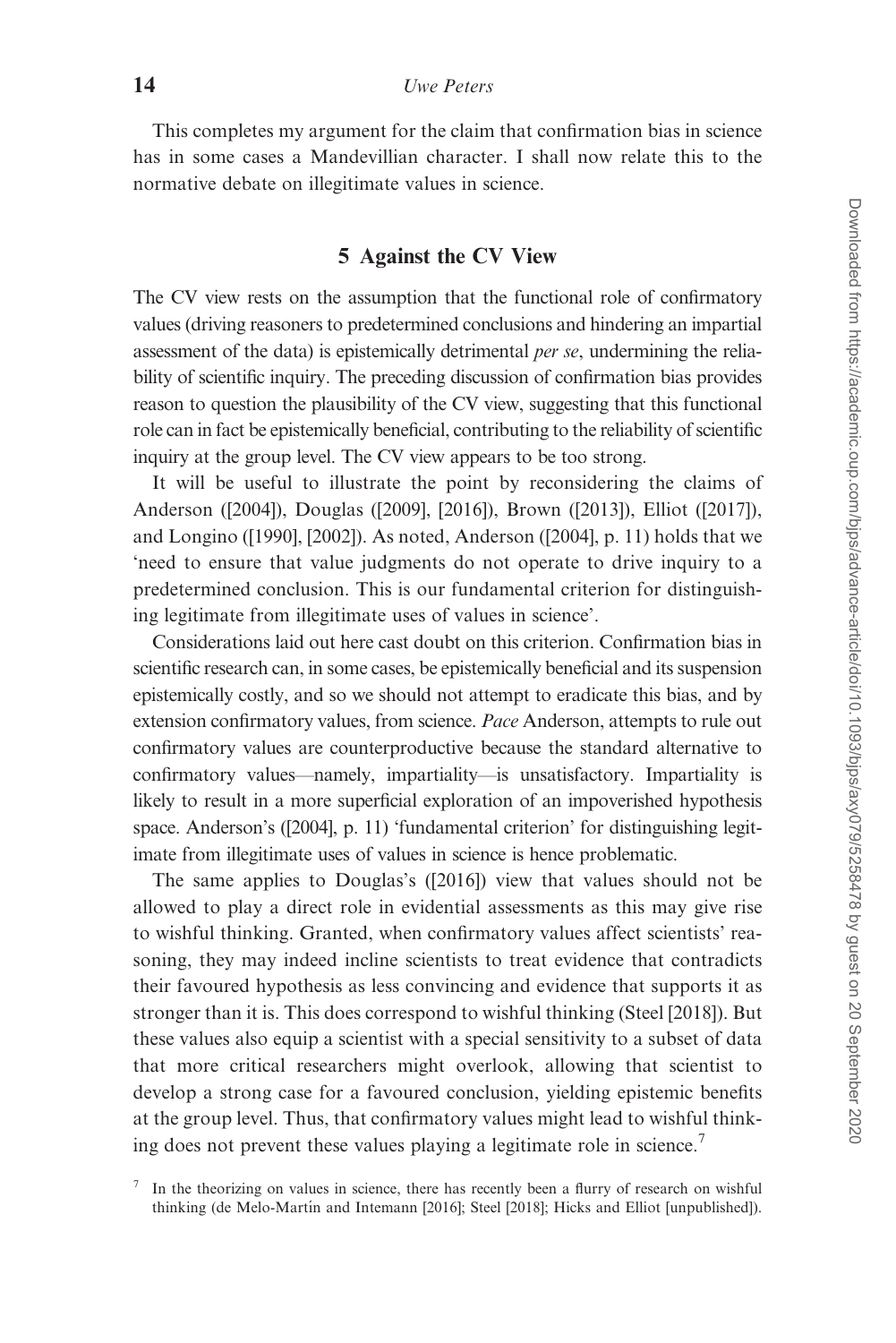Douglas ([[2009\]](#page-21-0)), Brown ([\[2013](#page-20-0)]), and Elliot ([[2017\]](#page-21-0)) also hold that values are 'unacceptable [in science when they lead inquirers to use] "rigged" methods that generate predetermined outcomes' [\(Elliot \[2017\]](#page-21-0), p. 13), because they will then undermine the 'core value of science—to produce reliable knowledge—which requires the possibility that the evidence produced could come out against one's favoured theory' ([Douglas \[2009\],](#page-21-0) p. 100). Indeed, when scientists rely on confirmatory values or are affected by confirmation bias, their methods of inquiry are, to some extent, 'rigged' (typically, unconsciously, unintentionally). This follows from aiming to generate support for preferred conclusions. But while Douglas, Brown, and Elliot seem to assume that this threatens reliable belief-formation in science per se, the Mandevillian account of confirmation bias and (by extension) confirmatory values suggests that in some scientific inquiries, the opposite is the case. Confirmatory values and confirmation bias may lead scientists to adopt rigged methods; nonetheless, those values and that bias can contribute to a thorough investigation of a phenomenon at the group level. So even if these values affect an individual scientist such that it is impossible for the evidence collected to 'come out against [the] favoured theory', this does not necessarily undermine the 'core value of science' (to produce reliable knowledge) ([Douglas \[2009\],](#page-21-0) p. 100). For the evidence could then still come out against their favoured theory at the group level.

Finally, even Longino ([\[1990](#page-21-0)], [\[2002](#page-22-0)]), who rejects the assumption that objectivity is found in individuals, arguing instead that it is a group-level property, does not acknowledge these group-level benefits of individuals' confirmatory values. Her proposal is to 'limit' the influence of subjective preferences by calling on scientists to 'take up' and respond to critical social feedback and, therewith, contradictory data [\(Longino \[1990\],](#page-21-0) p. 78, [\[2002\]](#page-22-0), p. 130). Longino's uptake condition is meant to ensure that scientists leave their conclusions open to criticism and revision, rather than anchor their inquiry and response to criticism on a preferred outcome ([Biddle \[2009\]](#page-20-0)).

But it is important to distinguish between two kinds of uptake, or responsiveness to criticism. There is what I will call 'comprehensive uptake', which involves responding to criticism in ways that leave open the option of abandoning the preferred view. And there is what I will call 'restrictive uptake', which involves responding to criticism in ways that do not leave open this option. Restrictive uptake is clearly required for a group to attain many of the epistemic benefits mentioned in my earlier discussion of the argumentative theory of reasoning. This is because individual's refinement of a favoured position often relies on an 'outsourcing' of cognitive labour ([Mercier and](#page-22-0)

Given the connection between confirmatory values and wishful thinking, the argument developed here offers a contribution to this research.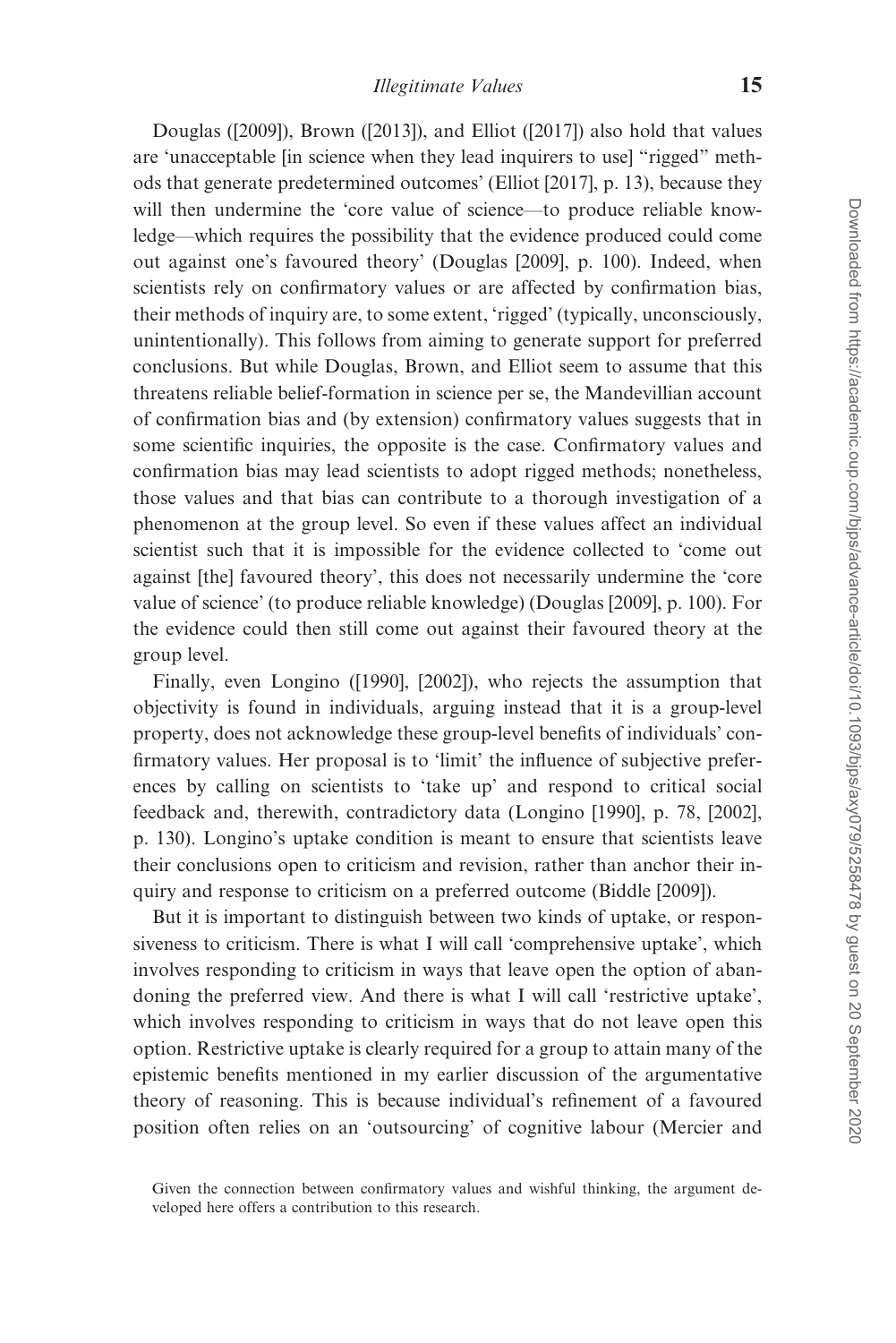[Sperber \[2017\]](#page-22-0), pp. 227–34), and individuals tend to be 'lazy' in developing support for their own views until pushed to do so by the objections of others ([Trouche](#page-23-0) et al. [2016]). However, comprehensive uptake, which seems to be what Longino calls for, is not required. In fact, since it involves being less committed to one's favoured view, it is likely to reduce the depth of anaysis developed within scientific groups.

But even when it comes to comprehensive uptake, Longino's condition does capture an important point. If such uptake never occurred among scientists, the epistemic benefits from confirmatory values could not arise in the group either. For this would preclude the group as a whole from converging on the correct proposal; such convergence presupposes a readiness among the group's members to update their conclusion(s). However, in order for the group to benefit from confirmatory values, it is not required that each individual exhibit this readiness; it only requires that most of the group, or the group as a whole, do so. If we aim to restrict the influence of confirmatory values so as to ensure that scientific inquiry is as reliable and epistemically efficient as possible, Longino's proposal of comprehensive uptake is likely to be too strong.

# 5.1 Qualifications and clarifications

The argument against the CV view rests on an abstract analysis of the potential epistemic benefits of confirmatory values. It sets aside many aspects of the social context in which science actually takes place and assumes scientific environments with *(inter alia)* a diversity of viewpoints, social criticism, and an equal distribution of power and resources among scientists. These conditions are frequently not met in actual scientific research.<sup>8</sup> Since the social conditions in which science takes place play a crucial role in determining whether confirmation bias and confirmatory values are epistemically beneficial, the argument against the CV view needs to be qualified. Specifically, the argument applies only where there exist within the group a diversity of viewpoints, an equal distribution of power, and so on.

This qualification does not undermine the relevance of the argument. It is not implausible to hold that some social environments in science do approach the conditions assumed. Moreover, advocates of the CV view do not limit their concerns to contexts in which these ideal conditions do not prevail. It is an open question whether the CV view is satisfactory in contexts when there is diversity of viewpoint, equality of resource, and so on. The argument developed in this article helps to answer this question.

I'm grateful to an anonymous reviewer for highlighting this and the following points in this section.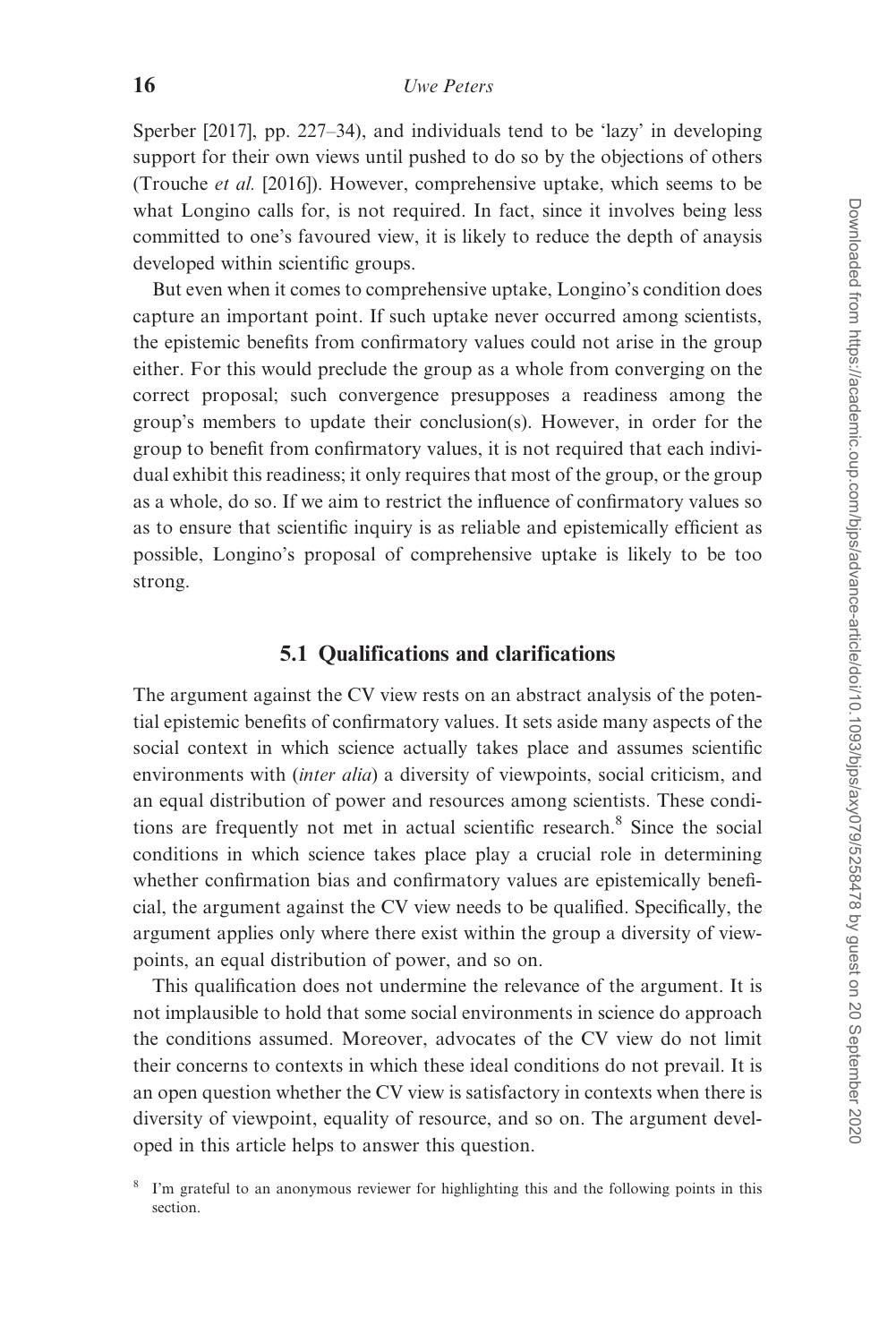A second clarification is required. Particular cases of value-laden research that have worried many philosopher about confirmatory values and biases are cases where, for example, private interests (those of pharmaceutical companies, chemical companies, the fossil fuel industry, and so on) have disproportionate power to fund research and suppress or obscure evidence that would challenge these actors' favoured conclusions ([Elliot \[2017\]](#page-21-0)). These are cases where the CV view's call for restrictions on the influence of values in science is highly plausible.

Still, the CV view holds that values directing individuals towards predetermined conclusions are epistemically problematic per se and a constraint on them is thus always warranted. The argument offered here is intended to challenge this particular claim only. It is meant to motivate the view that such values are also, in some cases, beneficial and their restriction would be epistemically costly. It may not be easy to strike a balance between allowing confirmatory values to operate and limiting their operation to avoid the pursuit of unpromising avenues or other epistemic costs. But if we treat confirmatory values as always illegitimate in science, as the CV view suggests, then we risk throwing out the baby with the bathwater.

## 5.2 An objection: The dogmatism problem

The argument against the CV view developed in this article suggests that in some cases confirmation bias and confirmatory values are epistemically beneficial and thus are not illegitimate in science per se. One might object that if we grant that confirmation bias can be acceptable, then we run the risk of allowing dogmatism in science. Because if scientists may ignore evidence and arguments contradicting their favoured conclusions and may limit their search for data to those confirming these conclusions, then they may retain their conclusions in the light of contradictory information and become closed-minded. However, such close-mindedness or dogmatism in science ought to be prevented at all cost. Hence, in line with the CV view, confirmation bias and confirmatory values are likely to be more epistemically pernicious than beneficial, and thus should be considered illegitimate in science. Or so the objection concludes.

Before assessing the point, it is worth clarifying the difference between confirmation bias and dogmatism. As noted, confirmatory bias is the tendency to process information about an issue so that one's pre-existing view about that issue is confirmed, where this also involves ignoring or downplaying contradictory evidence or arguments [\(Myers and De Wall \[2015\]\)](#page-22-0). Dogmatism is different. While there are many versions of it, the one I shall focus on here, 'epistemic dogmatism', $9$  is commonly taken to be the tendency

Epistemic dogmatism pertains to a scientist's response to, and search for, data within the confines of scientific inquiry. There is also what might be called 'institutional dogmatism', which may involve scientists leaving the scientific field to persuade non-scientific actors, institutions,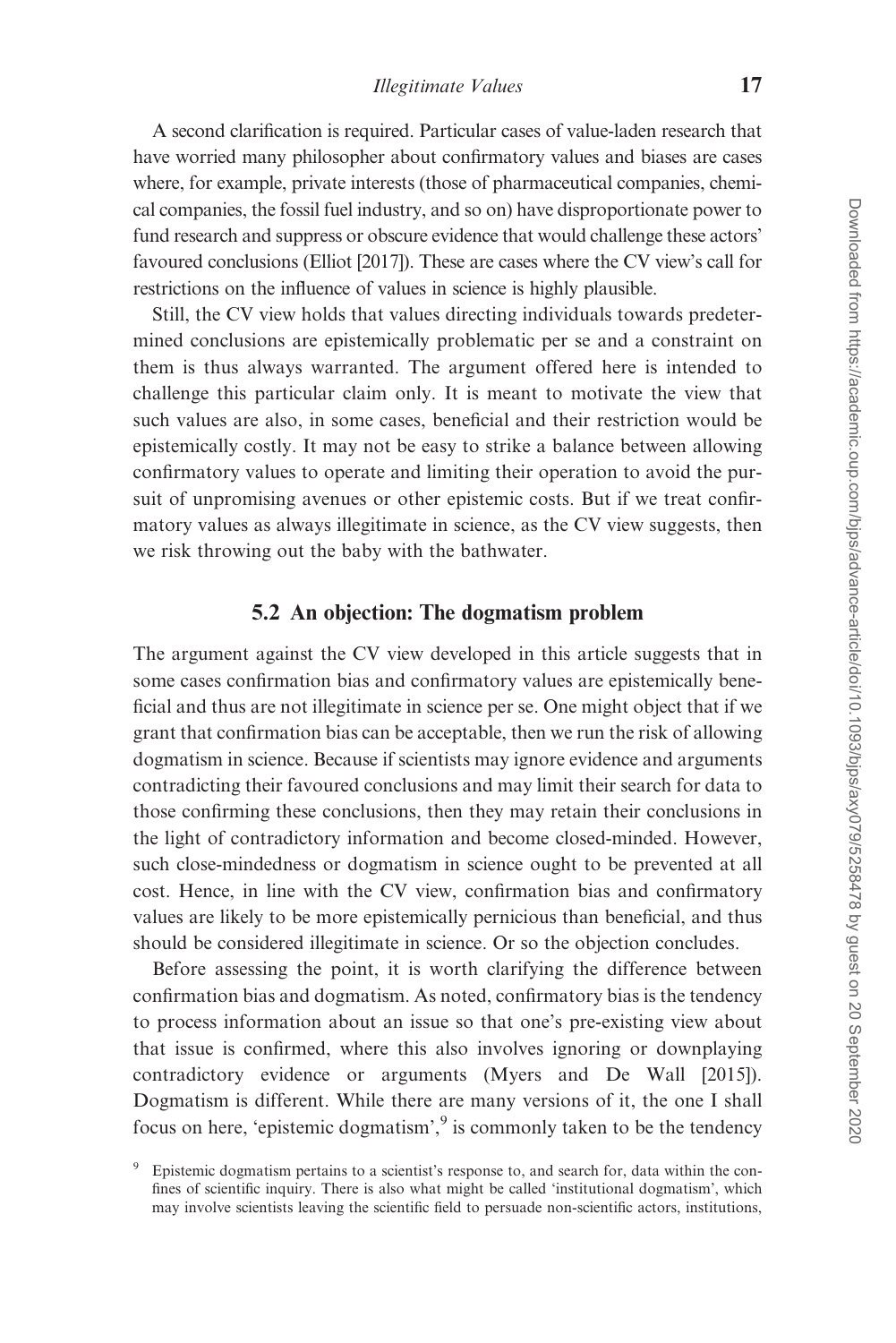to hold a belief 'unquestioningly and with undefended certainty', where this involves a resistance to revising the belief in light of counterevidence ([Blackburn \[2008\]](#page-20-0), p. 139).

One might be dogmatic in this sense with respect to a certain view without having a confirmation bias related to it. For instance, one might dogmatically hold on to a particular conclusion no matter what data one is presented with and without having the tendency to seek information confirming one's conclusion. Similarly, one might have a confirmation bias with respect to a certain view yet not be dogmatic about the view. For instance, one might tend to confirm one's favoured conclusion and overlook contradictory data, while being open to revising the conclusion when the data are noticed and become strong. Confirmation bias and dogmatism are hence distinct.

They are, however, also closely related. For instance, if one systematically ignores or downplays counterevidence to one's pre-determined conclusion, one will not revise that conclusion in the light of counterevidence. This is a feature of dogmatism ([Anderson \[2004\]](#page-20-0)). It is the feature of dogmatism to which confirmation bias can clearly contribute and to which the above objection appeals.

The objection would be weak if there was no widespread agreement among philosophers working on values in science that dogmatism about values and viewpoints is indeed generally detrimental to and ought to be prevented in science. But there is. For instance, Longino ([[2002\]](#page-22-0)) proposes the 'uptake' condition as a guard against dogmatism in science and often notes that there should be no dogmatism in science (Biddle  $[2009]$ ).<sup>10</sup> Anderson ([\[2004](#page-20-0)]) also insists on the danger of dogmatism. She writes that what is 'worrisome about allowing value judgments to guide scientific inquiry is [...] that these judgments might be held dogmatically' ([[2004\]](#page-20-0), p. 11). Similarly, Rolin ([\[2012](#page-22-0)], p. 211) holds that values are 'an epistemic problem for science insofar as they lead scientists to dogmatism'. In the same vein, Brown ([[2013\]](#page-20-0), p. 838) writes that the 'real problem [of values in science is] dogmatism about values'.

No doubt, dogmatism is often problematic in science. But it seems that philosophers who hold that it should always be prevented overlook that dogmatism can also have epistemically beneficial effects in science ([Kuhn \[1963\]\)](#page-21-0). I shall introduce three of them.

advocacy groups, and individuals; to gather funding to support research outside the field of legitimate academic research; to initiate campaigns to promote a favoured view, and so on.

<sup>&</sup>lt;sup>10</sup> Biddle ([\[2009\]](#page-20-0)) offers a critique of Longino's proposal that is well in line with my argument. He objects to Longino's assumption that dogmatism is always epistemically problematic: 'Progress in science is best ensured not by demanding of individuals that they be open to everything but, rather, by distributing the resources of a community into various lines of research and letting each of these programs doggedly pursue its own course' [\(Biddle \[2009\],](#page-20-0) p. 622). Biddle does not provide much support for the claim that progress is best ensured if these conditions obtain, however.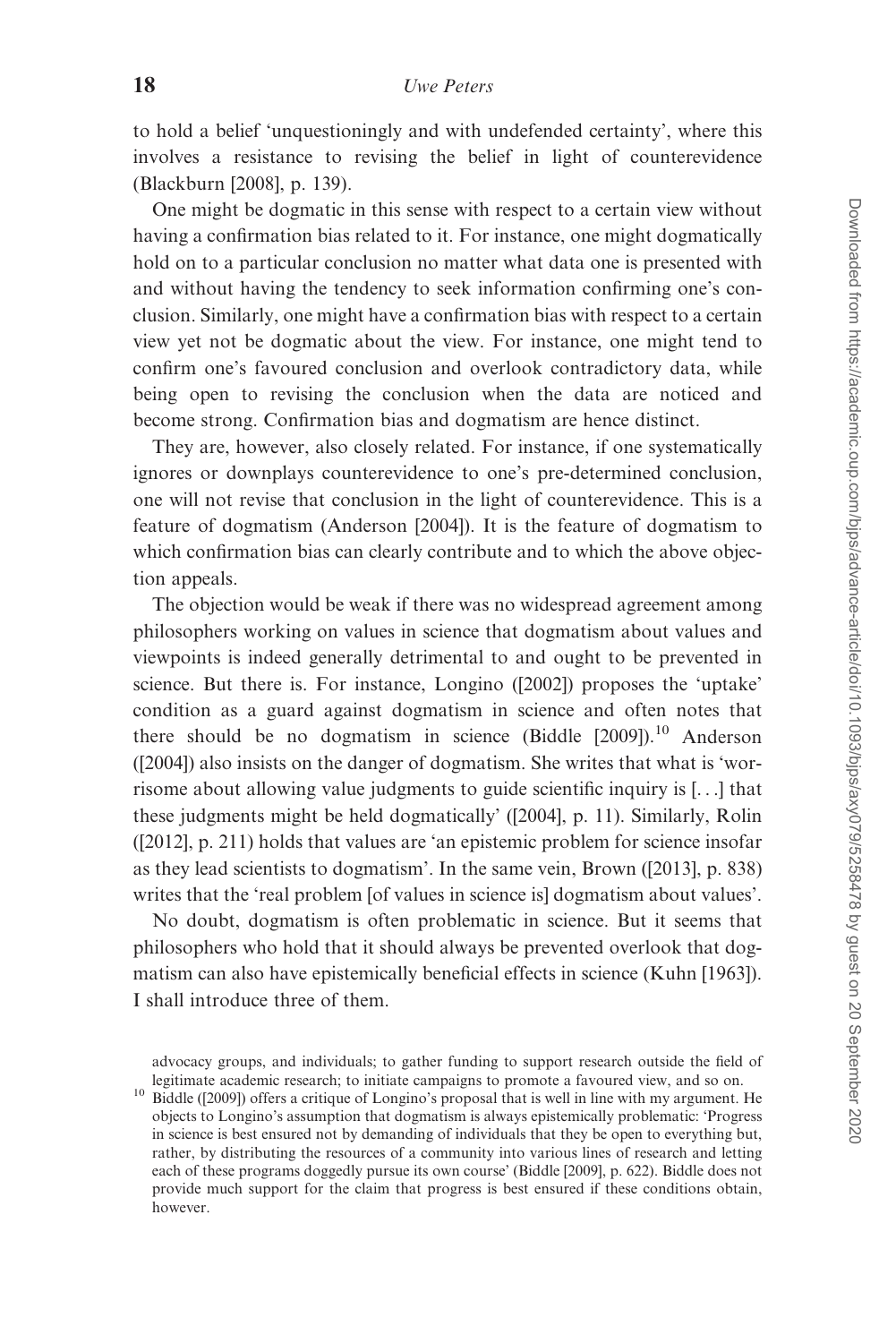Zollman ([\[2010\]](#page-23-0)) mentions one such benefit. By using a model for network simulation that operates on the basis of a Bayesian update mechanism, Zollman shows that in well-connected networks of undogmatic individuals, false or misleading data can propagate rapidly in the network and is more likely to have a lasting effect on the members' convergence behaviour. In contrast, less well-connected networks, or networks with more dogmatic members, do not face this epistemic risk. Zollman gives a concrete example from the history of medical research on peptic ulcer disease (PUD).

In the 1950s, scientists had to choose between two accounts of PUD. One was the bacterial hypothesis and the other the hyper-acidity hypothesis. The bacterial hypothesis was the correct one and it also enjoyed early evidential support. Yet, in 1954, a prominent gastroenterologist, Eddy D. Palmer, published a study that suggested that bacteria are incapable of colonizing the human stomach (he had looked at more than 1000 patients' biopsies and detected no colonizing bacteria). The result of this study was the widespread abandonment of the bacterial hypothesis in the scientific community. It was not until the 1980s that it became clear that Palmer was wrong. He did not use a silver stain when investigating his biopsies, instead relying on a Gram stain. This matters because *Helicobacter pylori* are most visible with silver stains but are difficult to see with a Gram stain.

Zollman argues that the disproportionate influence of Palmer's publication was partly grounded in a readiness to abandon competing ideas and a lack of dogmatic mindset among advocates of the bacterial hypothesis. This readiness and lack of dogmatism (together with belief perseverance among advocates of the hyper-acidity hypothesis) hindered intellectual progress in the research into PUD for three decades, according to Zollman. He uses this example to illustrate that dogmatism can, in some cases, contribute to the epistemic success of a scientific community by reducing the effect of misleading data, and by sustaining the search for new ideas, methods, and information.

Notice that the nature of the epistemic contribution of dogmatism that Zollman points to is likely to depend on social conditions and power relations. The PUD example, in particular, illustrates that dogmatism pertaining to consensus views (for example, hyper-acidity hypothesis) can be less epistemically beneficial and more problematic than dogmatism pertaining to dissenting views (for example, the bacterial hypothesis).

Turing now to a second positive role that dogmatism might play in science, Popper ([[1994](#page-22-0)], p. 16) notes:

A limited amount of dogmatism is necessary for progress. Without a serious struggle for survival in which the old theories are tenaciously defended, none of the competing theories can show their mettle—that is, their explanatory power and their truth content.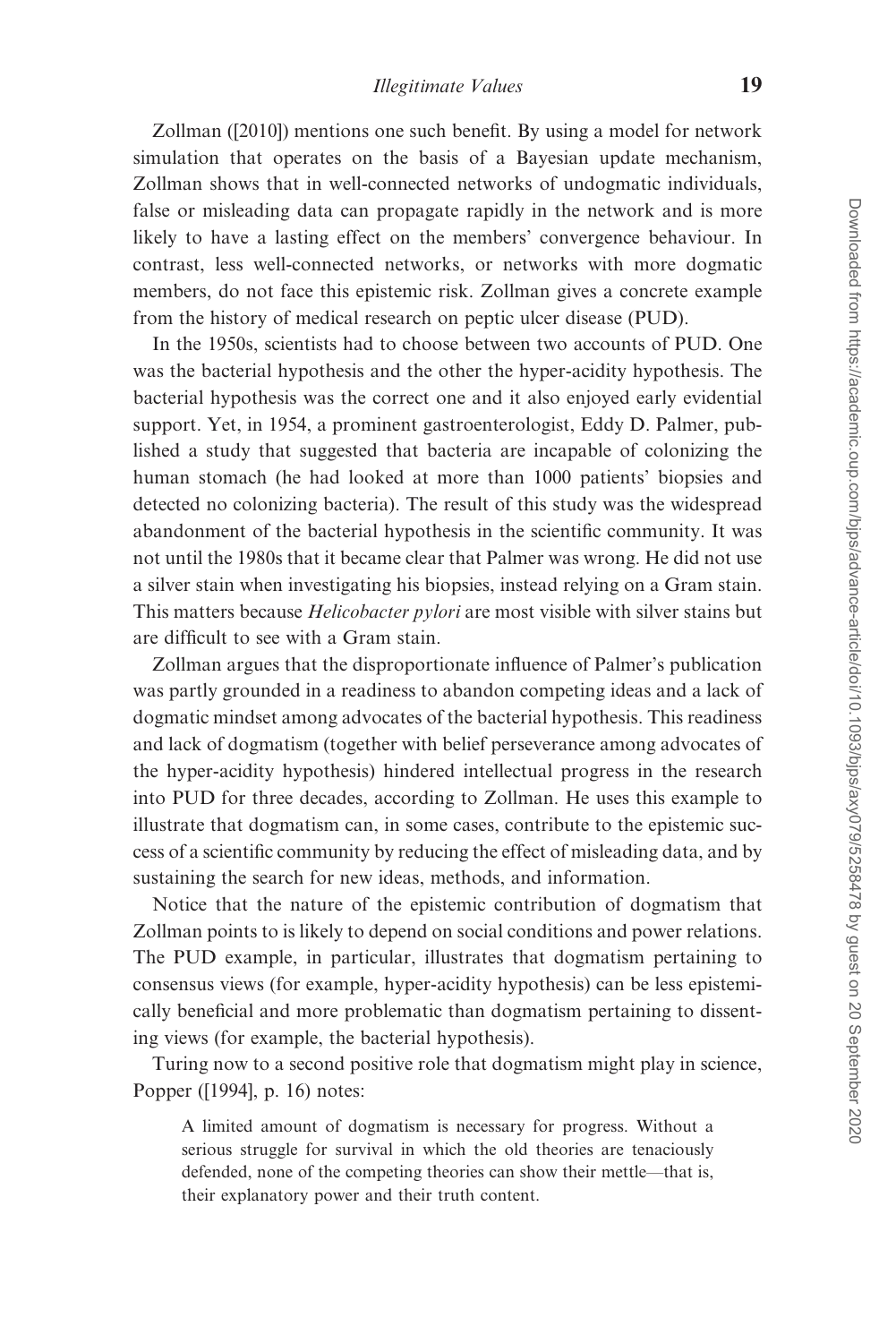For Popper, some dogmatism contributes to progress in science, prompting opponents of the dogmatist to make fully explicit, elaborate, and hone their counter-arguments. Indeed, even if the dogmatically held views are entirely misguided, they might still help strengthen and invigorate the deliberative efforts of those who embrace alternatives, stimulating them to make their own proposals more convincing (see also [Mill \[1998\],](#page-22-0) pp. 22–4, 42–4).

Finally, just as with confirmation bias, dogmatism may benefit science in inclining individuals who encounter strong counterevidence to their pet theory to consider abandoning supplementary hypotheses of the latter when their less dogmatic counterparts would be poised to give up on the entire theory. As a result, there may be situations where dogmatism, like confirmation bias, is crucial in pushing scientists to investigate avenues that would be overlooked by more open-minded individuals [\(Rowbottom \[2011\]](#page-22-0)).

Dogmatism in science is thus not always epistemically problematic. It can provide (i) protection against premature scientific convergence and consensus, (ii) motivation for opponents to better develop their objections and alternative theories, and (iii) a way to ensure all research avenues are explored. These are Mandevillian effects, because at the individual level dogmatism remains epistemically pernicious (reducing one's sensitivity to a subset of data), while at the group level it facilitates (i)–(iii) ([Smart \[2018\]\)](#page-22-0).

Given these points, there is reason to believe that dogmatism in science is not always epistemically bad and should not always be prevented. If this is right, then we will also need to reconsider the objection that confirmation bias and confirmatory values should never be admitted into scientific inquiry because they lead to dogmatism.

## 6 Conclusion

Dogmatism, confirmation bias, and confirmatory values are perhaps frequently epistemically detrimental in science. The argument of this article was not meant to deny this. The aim was to critically assess the CV view, which says that whenever values drive an individual's and/or a group's inquiry to predetermined conclusions by leading them to skewed, partial processing of information, then these values are epistemically problematic and illegitimate in science. I argued that this view, which many philosophers working on values in science endorse, is too strong. Research on human reasoning and confirmation bias suggests that that bias and, by extension, confirmatory values can have a Mandevillian character in scientific inquiry. That is, despite being epistemically detrimental for individual scientists, in some cases they contribute to the reliability of scientific belief-formation at the group level and facilitate a more in-depth exploration of a given problem space than would otherwise be likely. Since this is so, in treating confirmatory values as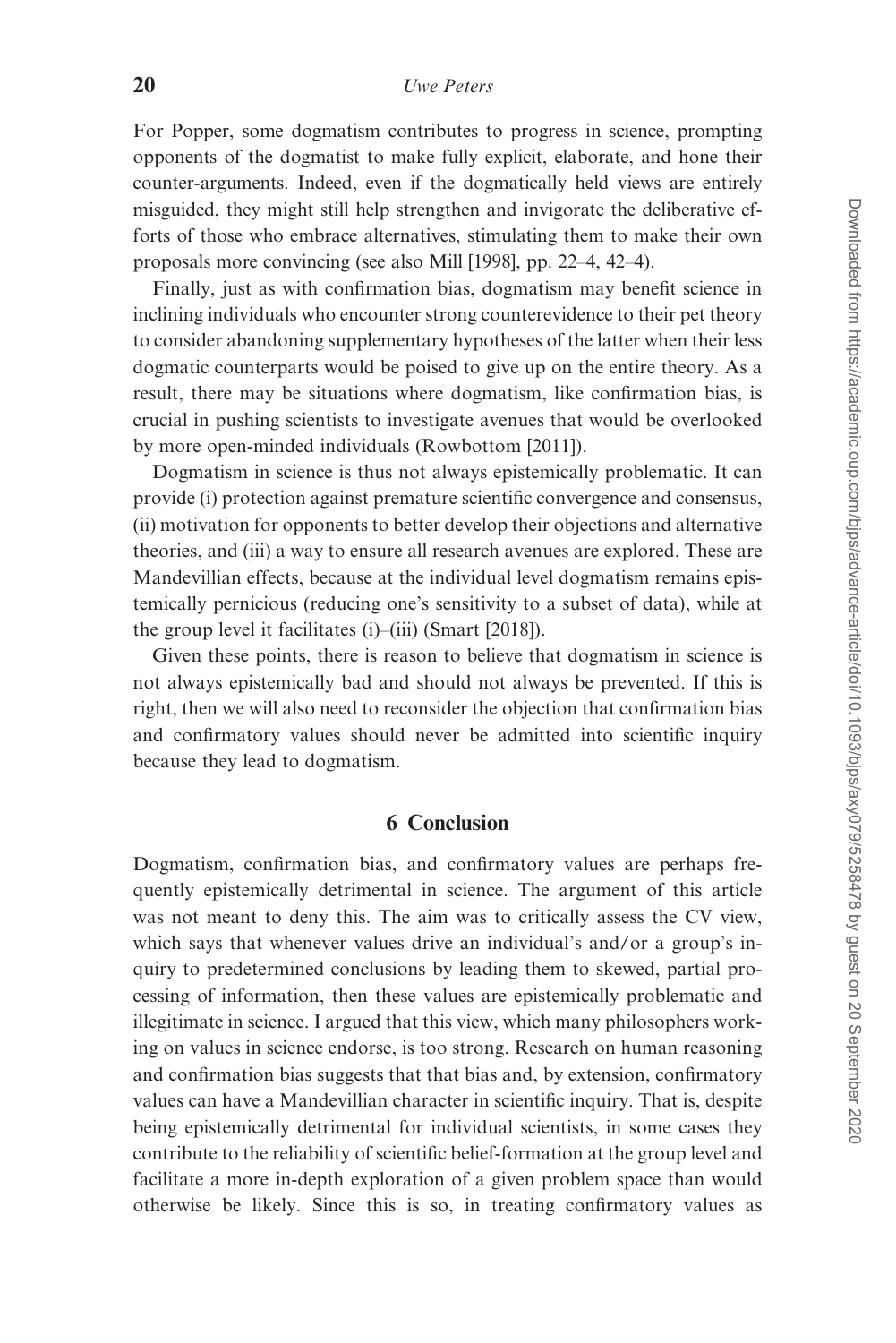<span id="page-20-0"></span>illegitimate in science, advocates of the CV view risk undermining their own goal, namely, to support reliable belief-formation and truth-tracking. A more plausible proposal concerning legitimate and illegitimate values in science will need to make room for the possibility that confirmatory values (and dogmatism) can produce epistemic benefits that might, in some cases, make them acceptable parts of science.

#### Acknowledgements

This article was written while I was a visiting scholar at the University of Cambridge. I'm very grateful to Tim Lewens for many interesting discussions on the issue, and to Edouard Machery and Andreas De Block for helpful feedback on the main argument. Many thanks also to two anonymous reviewers of the journal for comments that helped significantly improved the paper. The research conducted for this paper was funded by the Research Council of KU Leuven (grant agreement no. 3H160214).

> Centre for Logic and Philosophy of Science KU Leuven, Belgium and Department of Economics University College London, UK uwe.peters@kuleuven.be

### **References**

- Alexandrova, A. [2018]: 'Can the Science of Well-Being Be Objective?', British Journal for the Philosophy of Science, 69, pp. 421–45.
- Anderson, E. [2004]: 'Uses of Value Judgments in Science: A General Argument, with Lessons from a Case Study of Feminist Research on Divorce', Hypatia, 19, pp. 1–24.
- Benabou, R. and Tirole, J. [2003]: 'Intrinsic and Extrinsic Motivation', Review of Economic Studies, 70, pp. 489–520.
- Besedes, T., Deck, C., Quintanar, S., Sarangi, S. and Shor, M. [2014]: 'Effort and Performance: What Distinguishes Interacting and Non-interacting Groups from Individuals?', Southern Economic Journal, 81, pp. 294–322.
- Biddle, J. [2009]: 'Advocates or Unencumbered Selves? On the Role of Political Liberalism in Longino's Contextual Empiricism', Philosophy of Science, 76, pp. 612–23.
- Blackburn, S. [2008]: The Oxford Dictionary of Philosophy, Oxford: Oxford University Press.
- Brown, L. V. [2007]: *Psychology of Motivation*, New York: Nova Publishers.
- Brown, M. [2013]: 'Values in Science beyond Underdetermination and Inductive Risk', Philosophy of Science, 80, pp. 829–39.
- De Melo-Martin, I. and Intemann, K. [2016]: 'The Risk of Using Inductive Risk to Challenge the Value-Free Ideal', Philosophy of Science, 83, pp. 500–20.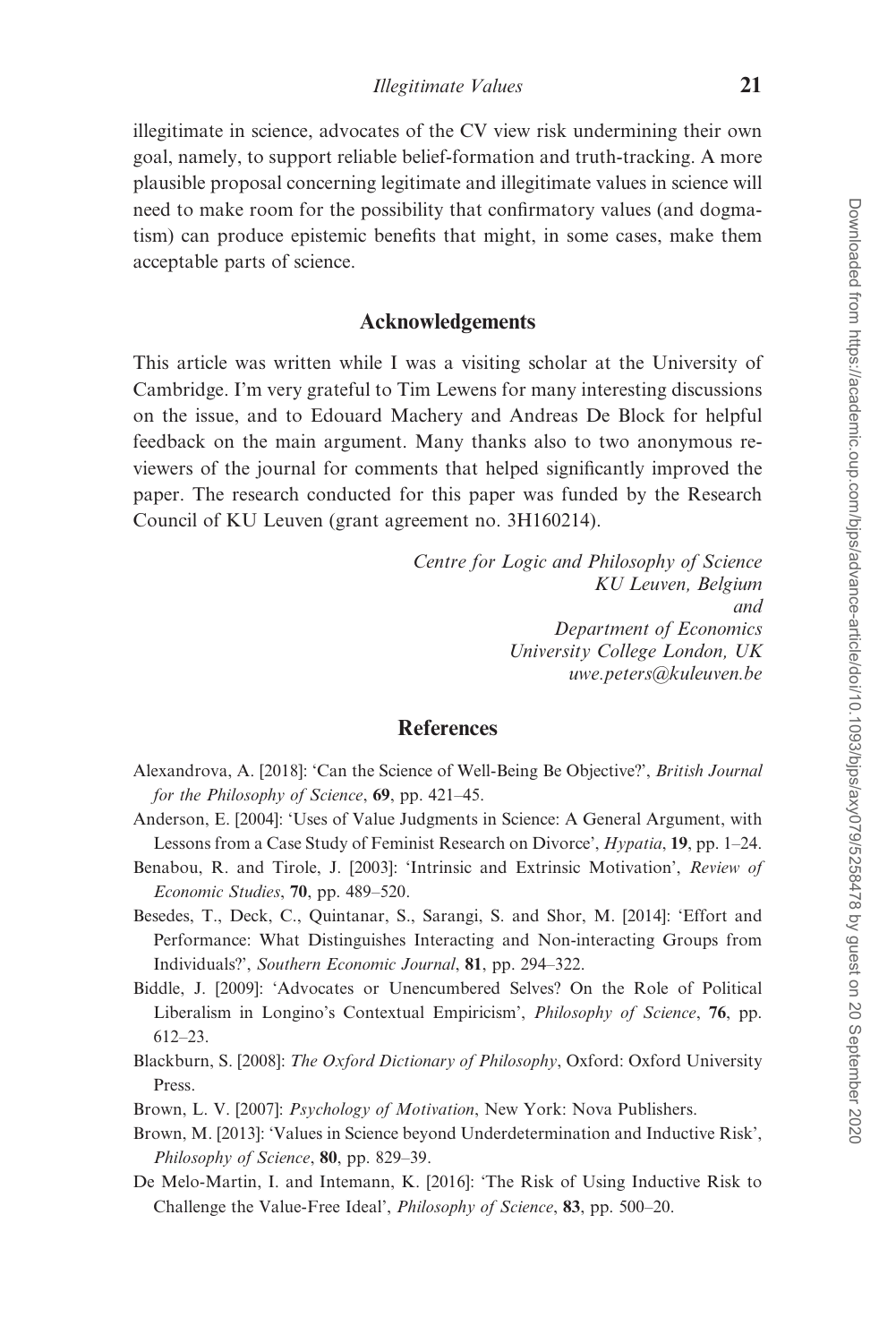- <span id="page-21-0"></span>Deci, E. L., Koestner, R. and Ryan, M. R. [1999]: 'A Meta-analytic Review of Experiments Examining the Effects of Extrinsic Rewards on Intrinsic Motivation', Psychological Bulletin, 125, pp. 627–68.
- Douglas, H. [2009]: Science, Policy, and the Value-Free Ideal, Pittsburgh, PA: University of Pittsburgh Press.
- Douglas, H. [2013]: 'The Value of Cognitive Values', *Philosophy of Science*, 80, pp. 796–806.
- Douglas, H. [2016]: 'Values in Science', in P. Humphreys (ed.), Oxford Handbook of Philosophy of Science, New York: Oxford University Press, pp. 609–31.
- Dunbar, K. [1995]: 'How Scientists Really Reason: Scientific Reasoning in Real-World Laboratories', in R. J. Sternberg and J. E. Davidson (eds), The Nature of Insight, Cambridge, MA: MIT Press, pp. 365–95.
- Elliott, K. [2017]: A Tapestry of Values: An Introduction to Value in Science, New York: Oxford University Press.
- Evans, J. [1989]: Bias in Human Reasoning: Causes and Consequences, Hove: Erlbaum.
- Evans, J. [1996]: 'Deciding before You Think: Relevance and Reasoning in the Selection Task', *British Journal of Psychology*, 87, pp. 223–40.
- Fugelsang, J., Stein, C., Green, A. and Dunbar, K. [2004]: 'Theory and Data Interactions of the Scientific Mind: Evidence from the Molecular and the Cognitive Laboratory', Canadian Journal of Experimental Psychology, 58, pp. 86–95.
- Haack, S. [2003]: Defending Science—Within Reason: Between Scientism and Cynicism, Amherst, NY: Prometheus Books.
- Hicks, D. [2014]: 'A New Direction for Science and Values', Synthese, 191, pp. 3271–95.
- Hicks, D. and Elliott, K. [unpublished]: 'A Framework for Understanding Wishful Thinking', available at <[philsci-archive.pitt.edu/14348/1/Wishful%20Thinking](http://philsci-archive.pitt.edu/14348/1/Wishful%20Thinking%20final.pdf)  $\%$ 20final.pdf>.
- Intemann, K. [2015]: 'Distinguishing between Legitimate and Illegitimate Values in Climate Modeling', European Journal of Philosophy of Science, 5, pp. 217–32.
- Johnson-Laird, P. and Byrne, R. [2002]: 'Conditionals: A Theory of Meaning, Pragmatics, and Inference', Psychological Review, 109, pp. 646–78.
- Kahneman, D. [2011]: Thinking, Fast and Slow, New York: Farrar, Straus and Giroux.
- Kitcher, P. [1990]: 'The Division of Cognitive Labor', Journal of Philosophy, 87, pp. 5–22.
- Kitcher, P. [1993]: The Advancement of Science, Oxford: Oxford University Press.
- Kuhn, T. S. [1963]: 'The Function of Dogma in Scientific Research', in A. Crombie (ed.), Scientific Change, London: Heinemann, pp. 347–69.
- Lacey, H. [1997]: 'The Constitutive Values of Science', Principia, 1, pp. 3–40.
- Lepper, M., Green, D. and Nisbett, R. [1973]: 'Undermining Children's Interest with Extrinsic Rewards: A Test of the "Overjustification Hypothesis"', Journal of Personality and Social Psychology, 28, pp. 129–37.
- Longino, H. [1990]: Science as Social Knowledge, Princeton, NJ: Princeton University Press.
- Longino, H. [1996]: 'Cognitive and Non-cognitive Values in Science: Rethinking the Dichotomy', in L. Hankinson Nelson and J. Nelson (eds), Feminism, Science, and the Philosophy of Science, Dordrecht: Kluwer, pp. 39–58.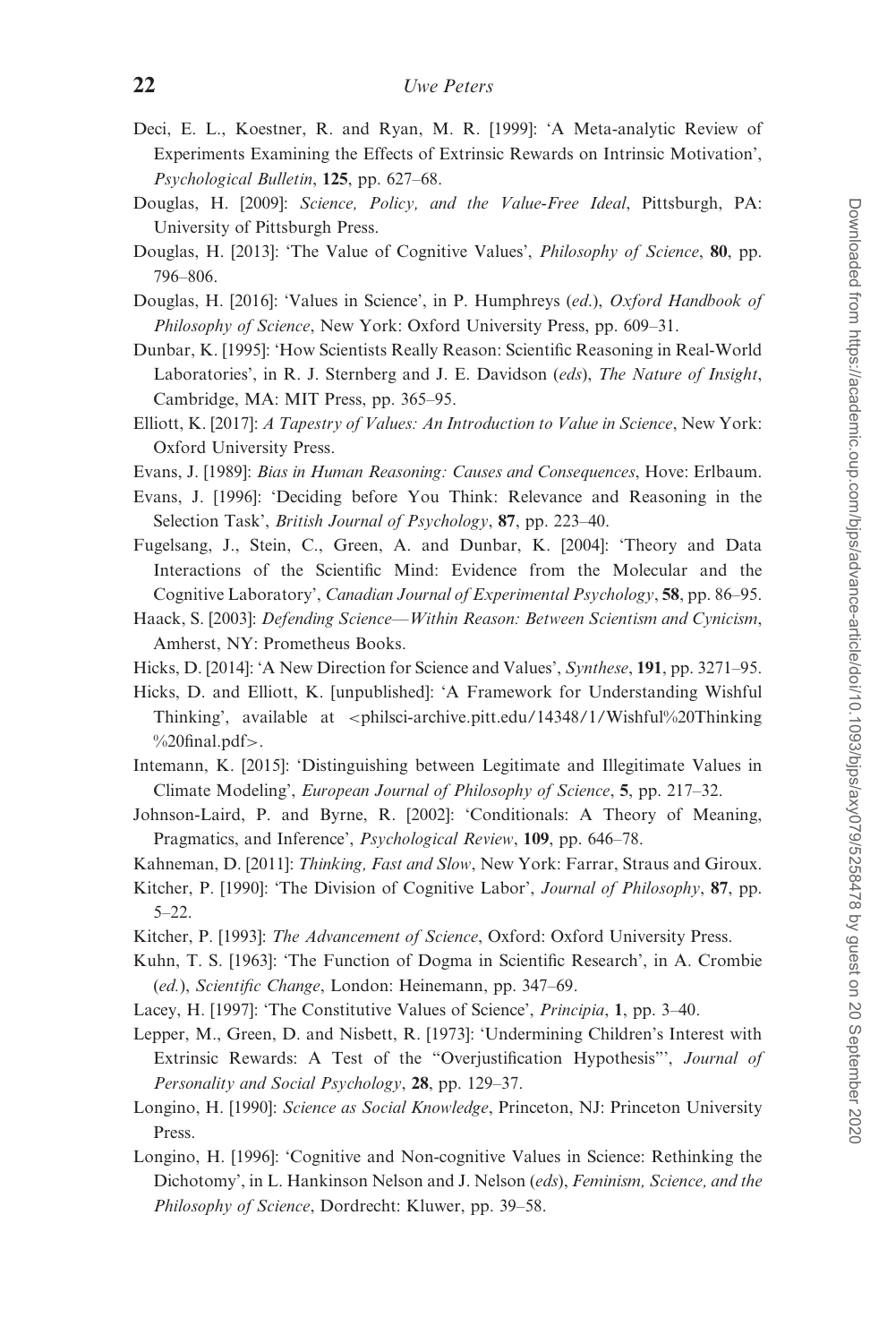<span id="page-22-0"></span>Longino, H. [2002]: The Fate of Knowledge, Princeton, NJ: Princeton University Press.

- Lord, C., Lepper, M. and Preston, E. [1984]: 'Considering the Opposite: A Corrective Strategy for Social Judgment', Journal of Personality and Social Psychology, 47, pp. 1231–43.
- Maciejovsky, B., Sutter, M., Budescu, D. V. and Bernau, P. [2013]: 'Teams Make You Smarter: How Exposure to Teams Improves Individual Decisions in Probability and Reasoning Task', Management Science, 59, pp. 1255–70.
- Mahoney, M. [1977]: 'Publication Prejudices: An Experimental Study of Confirmatory Bias in the Peer Review System', Cognitive Therapy and Research, 1, pp. 161–75.
- Mandeville, B. [1705]: The Grumbling Hive: Or, Knaves Turn'd Honest, London: Ballard.
- Mellers, B., Ungar, L., Baron, J., Ramos, J., Gurcay, B., Fincher, K. and Tetlock, P. [2014]: 'Psychological Strategies for Winning a Geopolitical Forecasting Tournament', Psychological Science, 25, pp. 1106–15.
- Mercier, H. and Sperber, D. [2011]: 'Why Do Humans Reason? Arguments for an Argumentative Theory', Behavioral and Brain Sciences, 34, pp. 57–111.
- Mercier, H. and Heintz, C. [2014]: 'Scientists' Argumentative Reasoning', *Topoi*, 33, pp. 513–24.
- Mercier, H. and Sperber, D. [2017]: The Enigma of Reason, Cambridge, MA: Harvard University Press.
- Mill, J. S. [1998]: On Liberty, Philadelphia, PA: Pennsylvania State University Press.
- Minson, J. A., Liberman, V. and Ross, L. [2011]: 'Two to Tango', Personality and Social Psychology Bulletin, 37, pp. 1325–38.
- Morton, A. [2014]: 'Shared Knowledge from Individual Vice: The Role of Unworthy Epistemic Emotions', Philosophical Inquiries, 2, pp. 163–72.
- Myers, D. and DeWall, N. [2015]: Psychology, New York: Worth Publishers.
- Nickerson, R. [1998]: 'Confirmation Bias: A Ubiquitous Phenomenon in Many Guises', Review of General Psychology, 2, pp. 175–220.
- Peters, U. [2016]: 'Human Thinking, Shared Intentionality, and Egocentric Biases', Biology and Philosophy, 31, pp. 299–312.
- Peters, U. [forthcoming]: 'Implicit Bias, Ideological Bias, and Epistemic Risks in Philosophy', Mind and Language, available at <doi.org/10.1111/mila.12194>.
- Popper, K. [1994]: 'The Myth of the Framework', in M. A. Notturno (ed.), Defence of Science and Rationality, London: Routledge.
- Rolin, K. [2012]: 'Feminist Philosophy of Economics', in U. Mäki (ed.), *Philosophy of* Economics, Amsterdam: Elsevier, pp. 199–217.
- Rooney, P. [1992]: 'On Values in Science: Is the Epistemic/Non-epistemic Distinction Useful?', Proceedings of the Biennial Meeting of the Philosophy of Science Association, 1992, pp. 13–22.
- Rowbottom, D. [2011]: 'Kuhn vs. Popper on Criticism and Dogmatism in Science: A Resolution at the Group Level', Studies in History and Philosophy of Science, 42, pp. 117–24.
- Smart, P. [2018]: 'Mandevillian Intellingence', Synthese, 195, pp. 4169–200.
- Solomon, M. [1992]: 'Scientific Rationality and Human Reasoning', Philosophy of Science, 59, pp. 439–55.